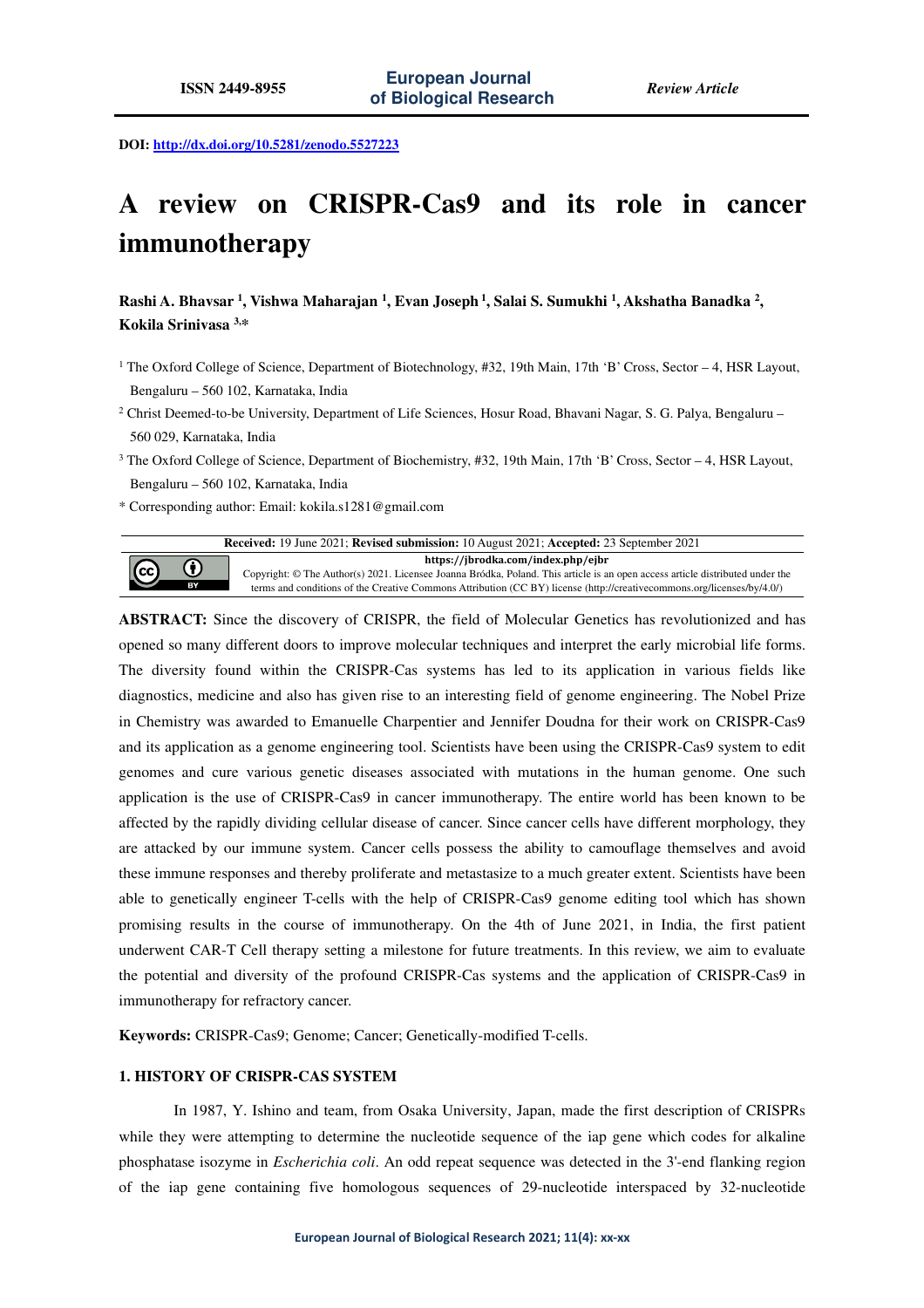sequence. Initially, it was expected to be repetitive extragenic palindromic (REP) sequences commonly found in *Escherichia coli* and *Salmonella typhimurium* but no similarities were found between both these sequences, thus its existence in *E. coli* remained unexplained. Subsequently, similar repetitive sequences were identified in a few members of the Enterobacteriaceae such as *S*. *dysenteriae*, *S. Enterica*, and *Mycobacterium tuberculosis* as well as in other *E. coli* strains [1, 2].

A major advancement in its study came with the discovery of archaeal CRISPR repeats in 1993. During the investigation of understanding the regulatory mechanisms permitting halophilic archaea to adapt to highly saline conditions, Francisco Mojica identified regularly spaced repeats within a long DNA sequence in the genome of the archaeon *Haloferax mediterranei*. Nevertheless, the biological role of these repeats could not be explained. With the discovery of automated sequencing machines and new efficient procedures for DNA sequencing during the  $20<sup>th</sup>$  century, scientists sequenced and analyzed genome sequences of several archaea and bacteria which showed the presence of these unusual sequences in most of the prokaryotes. In 2002, the term CRISPR was given to these sequences by Jansen and team.

By comparing the CRISPR regions in the genome of many organisms, four conserved genes (termed cas (CRISPR-associated genes) 1 through 4 or cas1 to cas4) were discovered regularly present adjacent to the CRISPR regions. The discovery of several clusters of genes similar to *cas* genes in the genomes of hyperthermophilic archaea and the absence of the same in mesophilic archaea and moderate thermophilic bacteria by Makarova and colleagues lead to the prediction that these proteins could be part of a peculiar uncharacterized DNA repair system specific to thermophilic organisms. A crucial breakthrough was achieved by two groups independently - Christine Pourcel and team in Orsay, France and Francisco Mojica and her colleagues in Alicante, Spain. They observed that the host strains containing similar spacer sequences in the CRISPR were immune to the infection by certain bacteriophages and conjugative plasmids. Thus, they proposed that the CRISPR sequences function as a biological defense system to protect the host from such foreign extrachromosomal elements and also could incorporate pieces of the foreign invading DNA into the CRISPRs providing a memory of past aggressions [2, 3]. Using the lactic acid bacterium, *Streptococcus thermophilus,* their studies were experimentally proven in 2007 by Barrangou and team. Thus, the CRISPR-Cas system was identified to function as an acquired immune system in prokaryotes [2, 4]. In the later years, different CRISPR-Cas systems and their corresponding components were discovered and their role as immune defense systems was studied extensively in different hosts. Some of the prominent discoveries include matured crRNA guide interference for Type I systems, Type III-A system targets DNA, Type III-B Cmr complex cleaves ssRNA, CRISPR-Cas systems classified into three types and discovery of tracrRNA [3]. In August 2012, a major breakthrough in developing the CRISPR-Cas system as a tool for genome editing was made by researcher Jennifer Doudna, from the University of California, Berkeley with Emmanuelle Charpentier of the Hannover Medical School in Germany. They discovered that Cas9 (SpCas9) protein from the type II-A system of *Streptococcus pyogenes* could be used as crRNA guided DNA endonuclease to produce double stranded break at specific positions in the DNA. The study on another bacterium, *Streptococcus thermophilus* by Virginijus Siksnys and team further supported the former discovery. These two studies uncovered essential characteristics of the CRISPR- Cas9 system but could not explain how it could be used as a tool for genome editing in eukaryotic cells. Later in January 2013, four independent studies by Feng Zhang's group, George Church's group, Jenniffer Doudna's group and Jin‐Soo Kim's group showed that genomic sites in human cells could be efficiently cleaved by CRISPR and chimeric gRNA (guideRNA) can be substituted to replace the tracrRNA-crRNA complex. In the subsequent months, genome editing with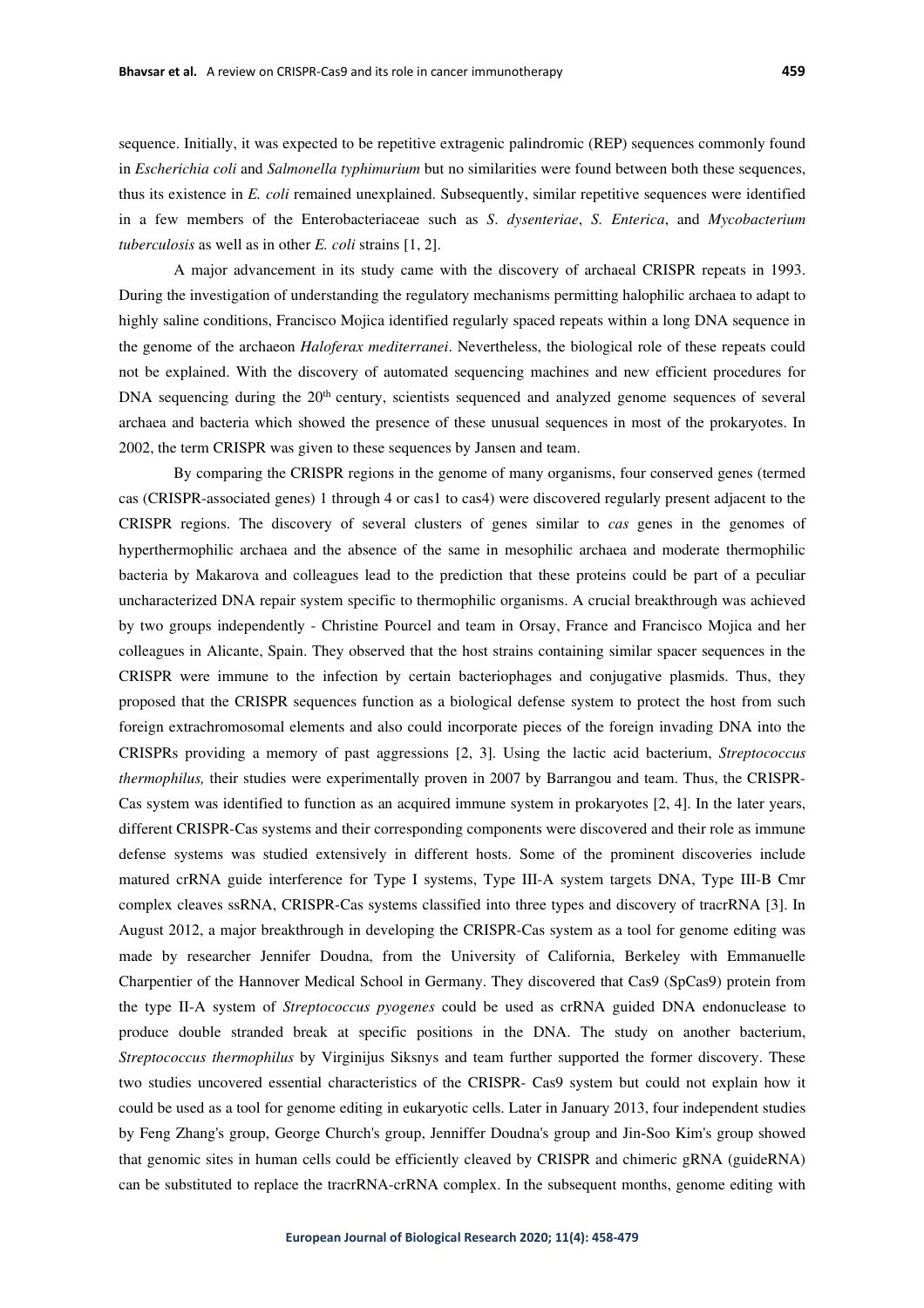CRISPR-Cas systems were successfully reported in different species [5, 6]. After this phenomenal advancement, the CRISPR-Cas9 system became the most widely and extensively used genome editing tool with its application varying from repairing genetic defects to developing genetically modified mouse models for human disease. In the following years, different CRISPR-Cas system types and further subtypes were identified in various prokaryotic organisms. Although the CRISPR-Cas9 system was capable of gene editing in eukaryotes, several obstacles, such as off-target mutations in the host genome were present to perform successful gene editing. Currently, scientists are working to fill the knowledge gaps in understanding the diverse CRISPR-Cas systems and modifying them to apply in various fields [5].

#### **2. DIFFERENT TYPES OF CRISPR-CAS SYSTEMS**

In most archaea and many bacteria, CRISPR-Cas systems were established to function as an adaptive immune system. The operation of these systems involves three principal phases: (1) incorporating the foreign DNA (protospacers) into the CRISPR array or adaptation, (2) CRISPR array transcription, maturation of crRNA and formation of transRNA-crRNA complex to guide the Cas protein, (3) cleavage of the foreign DNA or RNA, (4) regulatory and other CRISPR associated functions. To perform these operations, the CRISPR-Cas system constitutes two principal modules - adaptation module, effector complex (expression and interference module) and ancillary module. The integration of spacers into the CRISPR cassettes is executed by the adaptor module while the effector complex is responsible for processing and crRNA maturation, identification of the target foreign DNA or RNA, and cleavage of the foreign genome. The ancillary module consists of different proteins and domains performing regulatory functions [7, 8]. These defense systems are constantly engaged in an endless battle against foreign extrachromosomal elements like viruses, plasmids etc., which results in rapid evolution of the *cas* genes and thus leads to diversification in the mechanism and structure of the systems. This huge variance of CRISPR-Cas systems found in prokaryotes have been classified on the criteria of signature *cas* genes, organization of genes in the CRISPR-cas loci, analogous sequences between multiple shared Cas proteins, structure of CRISPR and phylogeny of Cas1 protein [9]. All the identified CRISPR-Cas systems have been divided into two distinct classes 1 and 2, on the basis of different effector proteins encoded by the case genes [2].

Class 1 systems include the presence of multi-subunit crRNA-effector complexes. Class 1 systems are classified into three different types, I, III, and IV, on the criteria of different architecture of the effector complex. Type I and III systems mostly occur in archaea and are less frequent in bacteria while the rare Type IV system occurs in bacteria [7-9].

#### **2.1. Type I CRISPR-Cas systems**

The principal gene for these systems is cas3 encoding for a ssDNA stimulated helicase capable of unwinding dsDNA and RNA-DNA duplexes. The HD family endonuclease domain is fused with the helicase domain and is involved in the cleavage of DNA. The domains are encoded by two genes, cas3″ and cas3′ respectively, on the same loci. Cascade or CRISPR-associated complex for antiviral defense is the effector complex in type I systems. The multi-subunit effector complex consists of paralogous RAMP's Cas5 and Cas7, Cas6, a large subunit and a small subunit. The core fold of the RAMP (Repeat-Associated Mysterious Proteins) is a nucleic acid-binding domain called RNA-recognition motif (RRM). Cas6 is an active endonuclease involved in the processing of crRNA [7-9]. Seven subtypes, I-A to I-F and I-U have been identified in Type I systems [7, 8].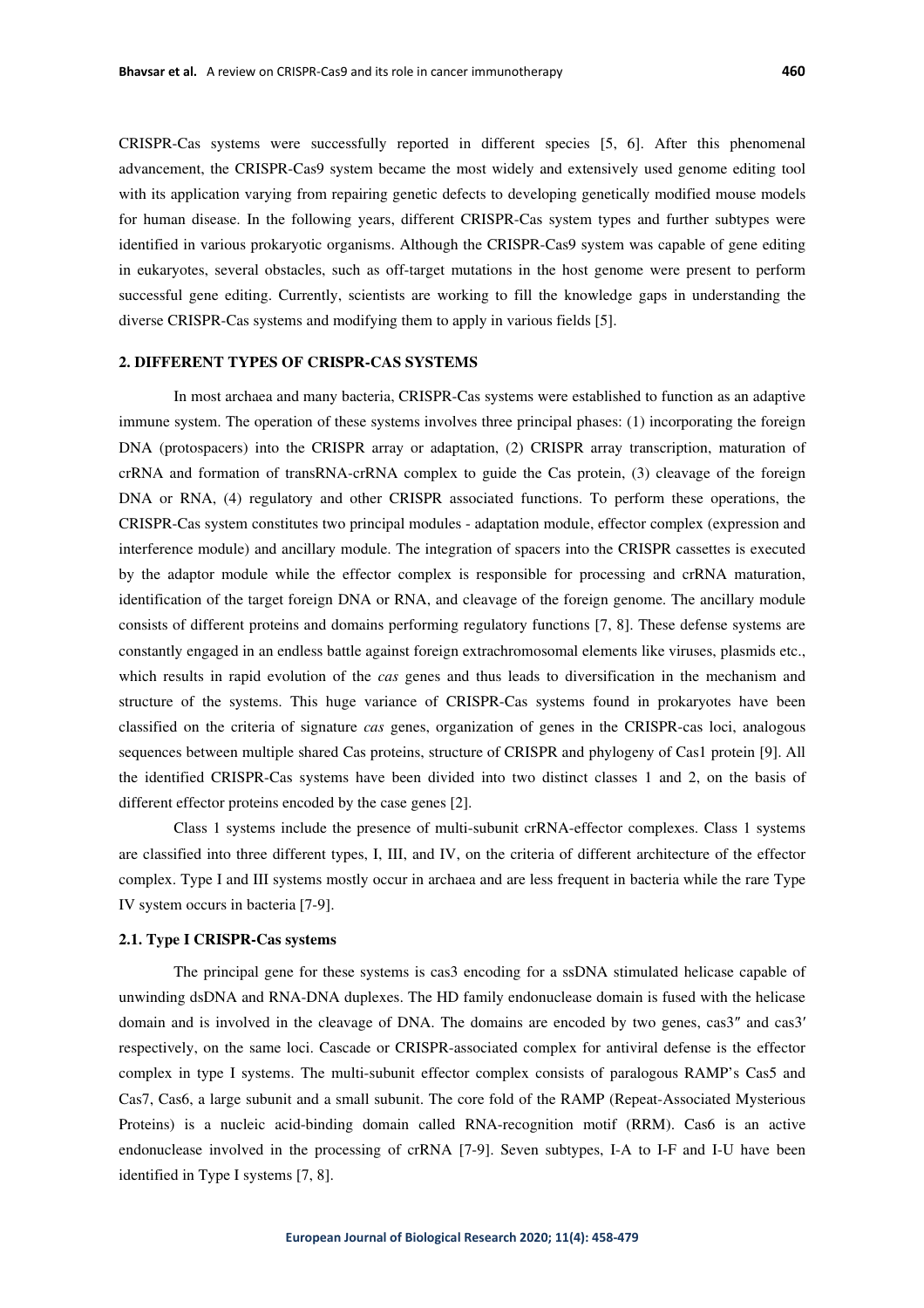The signature gene for these systems is Cas9 which encodes a single multi-domain protein involved in the interference process, target DNA cleavage and adaptation process [7]. The Cas9 protein is composed of two lobes, REC (recognition) lobe and NUC (nuclease) lobe. The NUC lobe contains two nuclease domains, HNH and RuvC along with terminal PAM-interacting (PI) domain [2]. RNaseIII and tracrRNA are responsible for the processing of crRNA in these systems. The Type II systems are further divided into three subtypes, II-A, II-B, and II-C. The subtype II-A system comprises an additional gene, csn2 while subtype II-B comprises cas4 gene instead of csn2 [7, 8].

#### **2.3. Type III CRISPR-Cas systems**

Cas10 is the prominent gene encoding a multi-domain protein. It consists of two cyclase-like palm domains (RRM domain), helical domain comprising Zn-binding treble clef motif and a helical domain responsible for cleavage of target DNA [7, 8]. Cas6 in Type III systems are assumed to be associated with crRNA processing and are not a part of the multi-subunit crRNA-effector complex. Similar to Type I systems, these systems also consist of a larger subunit and a small subunit along with RAMP's Cas5 and Cas7. The small subunit is  $\alpha$ -helical protein while a cyclase-related enzyme makes the large subunit. The Type III systems have four subtypes, III-A, III-B, III-C, and III-D. The effector complex in the subtypes III-A and III-D is known as csm while in case of subtypes III-B and III-C, it is known as cmr [8].

## **2.4. Type IV CRISPR-Cas systems**

The Type IV system has been discovered in plasmids of several bacteria and has a unique minimalist effector complex architecture making it distinct from the other Class1 systems. The signature gene of this system is Csf1. The peculiar crRNA-effector complex consists of a highly reduced larger subunit, csf1, a presumed small subunit, RAMP'sCas5 and one Cas7 protein. This system is devoid of cas1 and cas2 genes responsible for spacer integration into CRISPR arrays [7, 8]. Type IV systems have two variants based on the presence of DinG family helicase [8].

Class 2 systems include a single multidomain crRNA-effector complex. Class 2 systems are classified into three different types, II, V, and VI on the criteria of different signature *cas* genes. All the Class 2 systems possess cas1 and cas2 proteins. The endonuclease activity of these proteins is requisite for the process of adaptation, that is, the integration of spacer into the CRISPR array [7, 8].

#### **2.5. Type V CRISPR-Cas systems**

Cas12 (formerly Cpf1) is the signature gene in Type V CRISPR-Cas systems. Cas12 is a single-RNA-guided nuclease which can function in absence of tracrRNA. It's a large protein composed of two RuvC-like nuclease domains along with TnpB protein. Some Type V systems also consist of Cas4 protein [2, 8]. The Type V systems are classified into three main subtypes, V-A, V-B, and V-U [2].

## **2.6. Type VI CRISPR-Cas systems**

The preeminent gene in these systems is Cas13 encoding a multidomain effector complex consisting of two HEPN domains which may possess RNase activity. The three subtypes of Type VI systems are VI-A, VI-B, and VI-C [2, 9].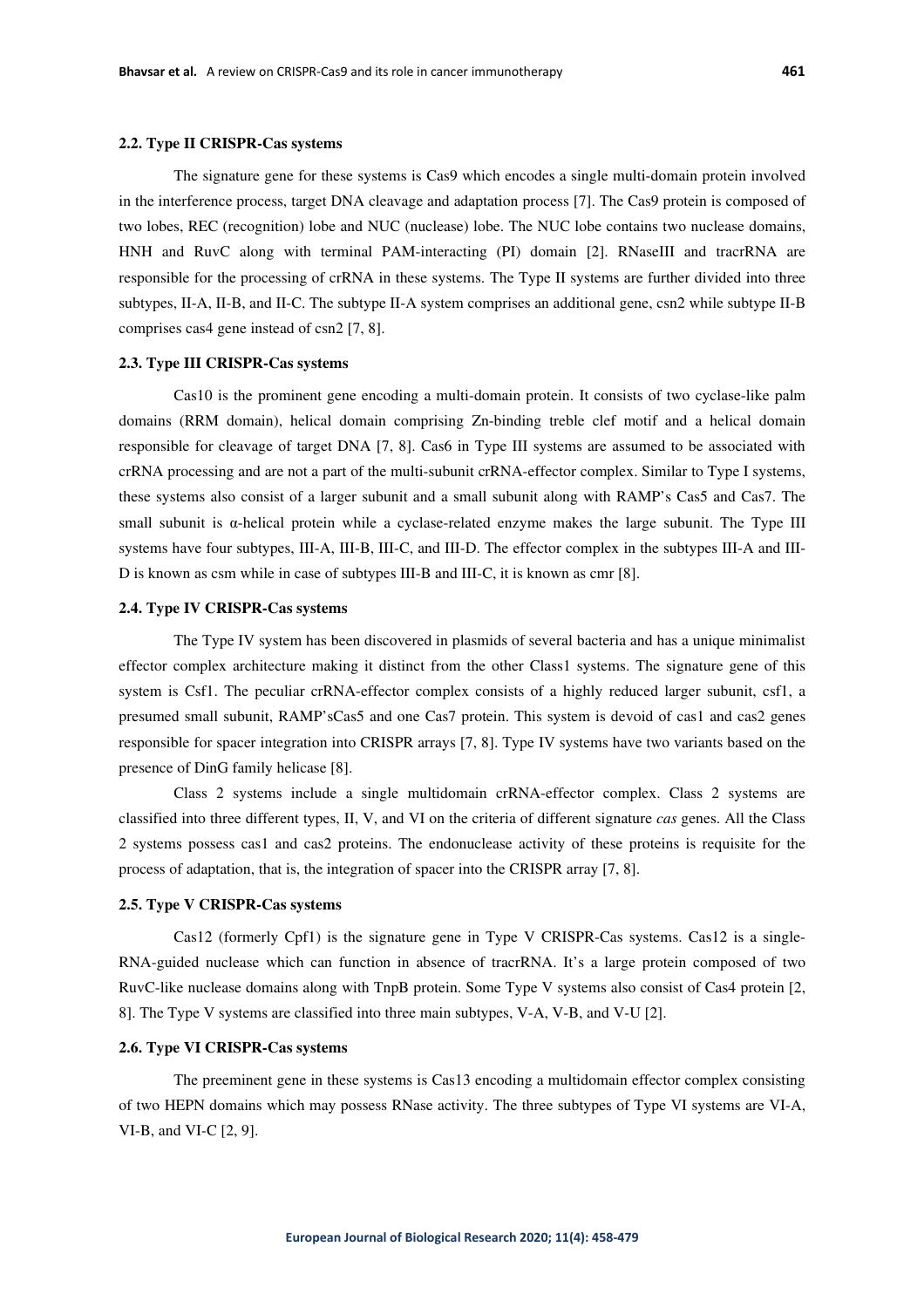## **3. CONSTITUENTS OF THE CRISPR-CAS9 SYSTEM**

Archaebacteria as well as the eubacteria have developed a specialized RNA guided adaptable immune system consisting of a two-component complex: CRISPR–Cas9 to fight against bacteriophages. Their genomes consist of unique CRISPR sequences or Clustered Regularly Interspaced Short Palindromic Repeats and spacer sequences [10]. Spacers are 17-84 nucleotide sequences that complement the invading foreign genome [11]. Successive transcription of the CRISPR system specifically the spacers produce many short mature CRISPR RNAs (crRNAs): 17-20 nucleotides long that complement the target DNA [12]. The CRISPR RNA consists of two prime ends; at the 5′ end it chains up the spacer sequences, whereas at the 3′ end it accomodates a segment of the CRISPR sequence. Small non-coding RNA, known as trans-activating crRNA (tracrRNA) associates with crRNA to construct a binary hybrid structure: Single guide RNA (sgRNA). The tracrRNA has two principal purposes: activation of pre-crRNA handling by RNase III and initiation of crRNA guide DNA cleavage by cas9 [13]. This sgRNA integrates the crRNA and tracrRNA into a single RNA code [14]. The single guide RNA is T-shaped which has one tetra-loop and two to three stem-loops [15].

#### **3.1. The Cas9 Protein**

Cas9 is a protein built up of 1,368 amino acids. It is a DNA endonuclease that spilts the doublestranded DNA (dsDNA) 3 bp above the PAM. The PAM or Protospacer Adjacent Motif is a 2-6 bp long nucleotide that contributes majorly to the ATP-independent cleavage of the viral DNA [16]. The cas9 protein is made up of six parts i.e., REC I, REC II, Bridge Helix, PAM Interacting, HNH and RuvC domains. REC I, II, or the recognition lobe works in the binding of the nucleic acids [17]. In the apostate, the structure of cas9 comprises of two lobes i.e., the alpha-helically shaped recognition (REC) lobe and the nuclease (NUC) lobe. The nuclease lobe has HNH nuclease (named due to the presence of characteristic histidine and asparagine residues) and spilt RuvC nuclease domains along with the more variable C-terminal domain (CTD). The HNH nuclease domain contributes to the cleavage of the DNA strand complementary to the guide RNA with the help of other HNH endonucleases by forming ββα-metal fold also called as the one-metal-ion mechanism. The RuvC domain belongs to the retroviral integrase superfamily identified by an RNase H fold. It cleaves the DNA opposite to the complementary strand by a two-metal-ion catalytic mechanism. These two lobes are interconnected to each other aided by two components: the former formed by a bridge helix which is argininerich and the latter by a disordered linker. The nucleic acids are bound by the two types of recognition lobes (nuclease and helical) to configure a four-way intersection that unzips the arginine-rich bridge helix [14]. If either HNH (H840A) or RuvC(D10A) domain is mutated, then cas9 is modified to a nickase. If both are mutated hindrance is not caused to the binding ability to the viral genome but it terminates the endonuclease activity. This cas9 is also called dead cas9 or dcas9 [13]. In type II CRISPR-Cas system, the cleavage of double-stranded DNA (dsDNA) of the viral genome by the cas9 protein allied with a single guide RNA which consists of a CRISPR RNA (crRNA) and a trans-activating CRISPR RNA (tracrRNA) by HNH and RuvC domains.

## **3.2. Cpf1 - an additional RNA guided endonuclease**

Cpf1 is a RNA-guided nuclease observed in the CRISPR arrangement of *Prevotella* and *Francisella*. It is a 1,300 amino acid protein that does not require a tracrRNA hence, simplifying the cleavage process. Cpf1 associated CRISPR systems are transcribed to mature crRNAs. The cpf1-crRNA complex severs the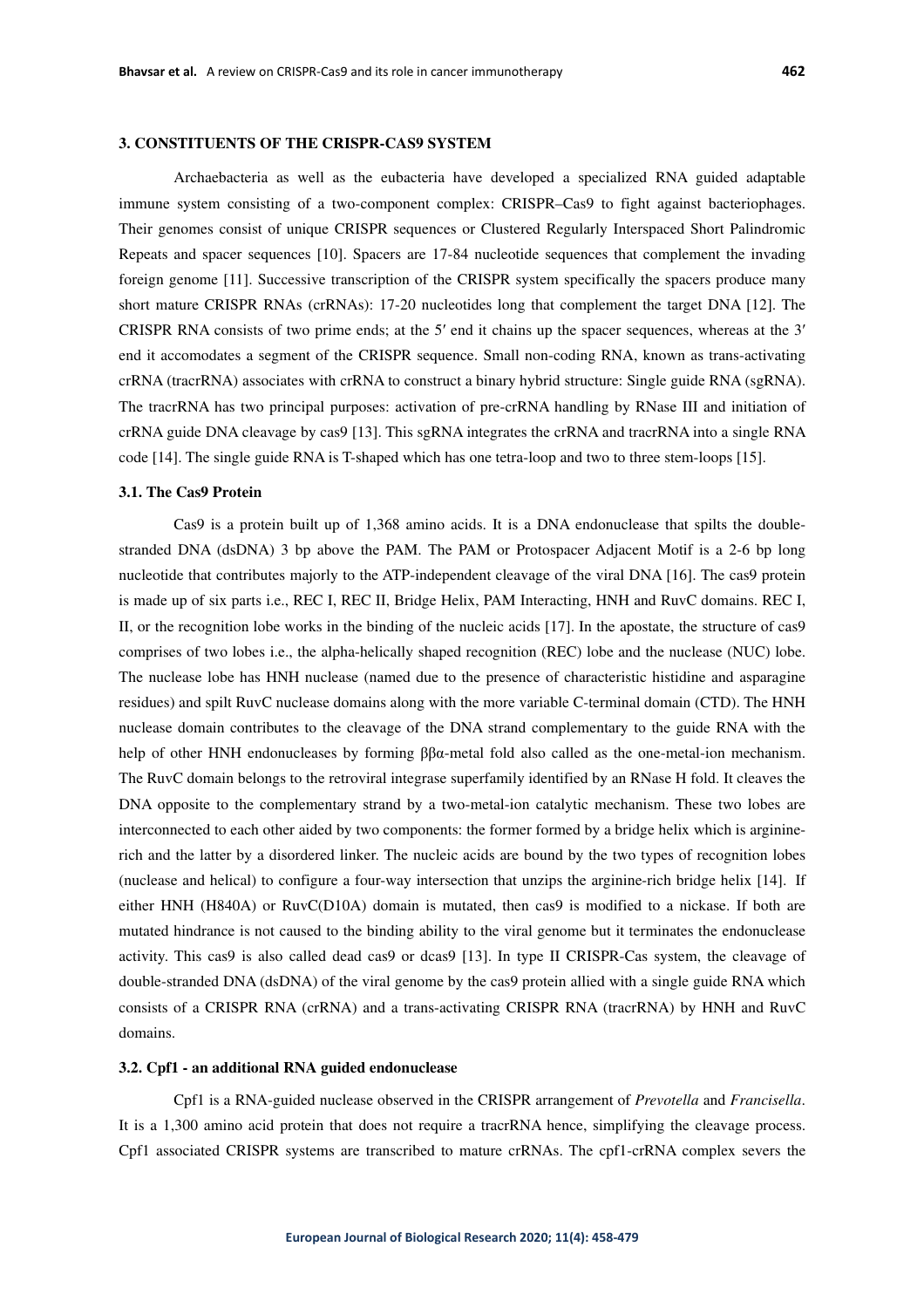DNA by detecting a PAM that is T-rich and then instigates a double stranded break at a site away from the recognition site with a 4 or 5-nucleotide 5′ overhang and hence, forming a sticky end [18].

## **4. MECHANISM OF THE CRISPR-CAS9 COMPLEX**

 The defense mechanism of the bacteria against invading foreign genome is further categorized into three phases:

## **4.1. Adaptation phase**

 When the bacterial genome is exposed to the invading viral genome, small segments of the foreign DNA are incorporated into the CRISPR-spacer complex of the bacterial genome forming new spacers at the leading strand of the array. The leading region includes promoter, protein binding sites and elements required for spacer integration. Spacers build up the genetic memory of the cell by recording the infection and precluding future infection from the same virus. Hence, this phase is also known as 'Adaptation'. Palindromes aid the process of integration of spacers into the CRISPR system by providing direction as well as position [15].

## **4.2. Expression of crRNA and Cas proteins**

 Subsequent transcription of the spacers yields small pre-crRNA which is further processed to form smaller units of crRNA. Interaction between the CRISPR RNA and the complementary viral target DNA sequence also called protospacer during the second invasion, triggers disintegration of the viral DNA [19]. Sometimes, the mature crRNA binds to tracrRNA together called single guide RNA (sgRNA) and conducts cas9 mediated cleavage of viral DNA. In type I and III CRISPR systems, multiple Cas protein complexes are involved in the cleavage of foreign DNA. Whereas, in type II CRISPR system, one protein: Cas9 is required for the destruction of the viral genome [20].

# **4.3. CRISPR interference**

 The single guide RNA complex guides cas9 to cleave DNA carrying a complementary 20-nucleotide target sequence and adjacent PAM. It was experimentally found that seed sequences of RNA nucleotides within the crRNAs assist in target specification. This seed region is called PAM or Protospacer Adjacent Motif which is a 10-12 base pair sequence found at the 3' end of the 20-nucleotide spacer in the type II CRISPR systems. PAM mutations severely impede target binding and cleavage [14]. The gRNA activates a significant conformational displacement in the Cas9 complex, which triggers a transformation from an inactive state to an active state of the protein [16]. The Cas protein consists of Recognition (REC) lobes and nuclease (NUC) lobes in addition to C-terminal domain (CTD), these simplify the identification and cleavage of viral DNA. The nuclease lobe comprises two domains namely HNH and RuvC domains. The complementary strand of DNA is cleaved by the HNH nuclease domain with a one-metal-ion mechanism signified by a conserved general base histidine. The RuvC domain slits the non-complementary DNA with the help of a two-metal-ion mechanism characterized by a conserved aspartate residue [21]. A positively charged furrow between the two lobes has the PAM duplex embedded in it. The C-terminal domain (CTD) accommodates the PAM-containing the non-target strand mainly through hydrogen-bonding interactivities with the phosphate spine of the PAM-holding the non-target DNA strand. NGG represents the PAM sequence with N being based twinned with its complement and does not interact with Cas9. The GG nucleotides are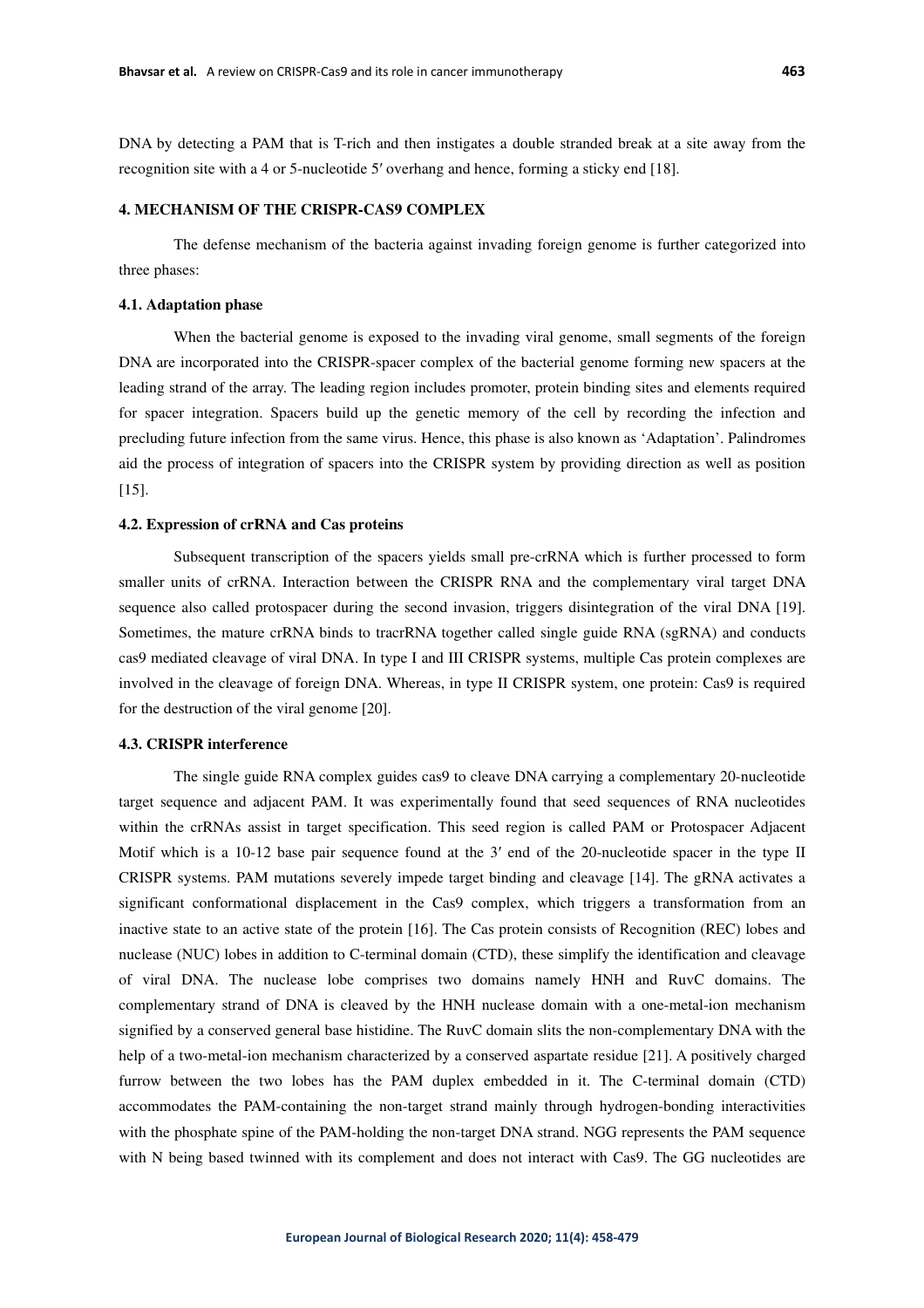processed in the major furrow by base-definite hydrogen-bonding interactions with two arginine residues (R1333 and R1335) located at a  $\beta$ -hairpin of the CTD [14] (Fig. 1).



**Figure 1.** Mechanism of CRISPR-Cas9.

# **5. THE CONFORMATIONAL REARRANGEMENT**

 Considerable number of interactions of Cas9 with guide RNA's phosphate spine leads to the preordering of the 10-nucleotide RNA seed sequence essential for DNA recognition resulting in an A-form conformation. Additionally, the PAM-interacting sites R1333 and R1335, that are in charge of 5′-NGG-3′ PAM recognition is signaled prior to binding of the viral DNA so that formation of the sgRNA-Cas9 complex takes place. As soon as the sgRNA binds to the Cas9, an eminent conformational change is observed in the Hel-III domain of the REC lobe which moves by ∼65A° toward the HNH domain. This suggests most of the prominent conformational changes take place before DNA binding [14]. The manifestation of the 5′ end of the guide RNA inside the cleft formed between the HNH and RuvC nuclease domains is observed from the electron microscopy (EM) structure of the Cas9 protein bound to a sgRNA. The conclusion drawn is that the 5′ end of the guide RNA is preserved from degradation, and a further conformational change is required so that the 5' end is released during target DNA binding [14]. Three-dimensional collisions take place and target recognition is triggered as Cas9 alienates from the DNA with inappropriate PAM sequence. As soon as the target DNA is recognized, Cas9 triggers a local DNA melting at the PAM binding site. The canonical 5′-NGG-3′ PAM nucleotide sequence is present on the non-target DNA strand resulting in a cleaved non target DNA strand and an untwined target DNA strand. Introduction of RNA strand builds an RNA-DNA hybrid. The local DNA melting is observed because of interactivities between the phosphate lock loop and +1 phosphate [16]. A noticeable sharp kink turn is observed in the target DNA strand (within the immediate vicinity of the PAM) to substantiate the binding of target DNA strand with the guide RNA instead of the non-target DNA strand. The +1-phosphate preserved by the phosphate lock loop ensures corroboration of the flipping and rotating of the first nucleobase of the target DNA towards the guide RNA. This explains how the presence of PAM on the non-target strand is essential in cleaving the single stranded DNA target strand [22]. It is the hydrophobic and van der Waals forces that hold the non-target strand. It laterally comes out through the positively charged tunnel betwixt the RuvC and HNH nucleases. This strand goes through a sharp kink turn at positions -2 and -3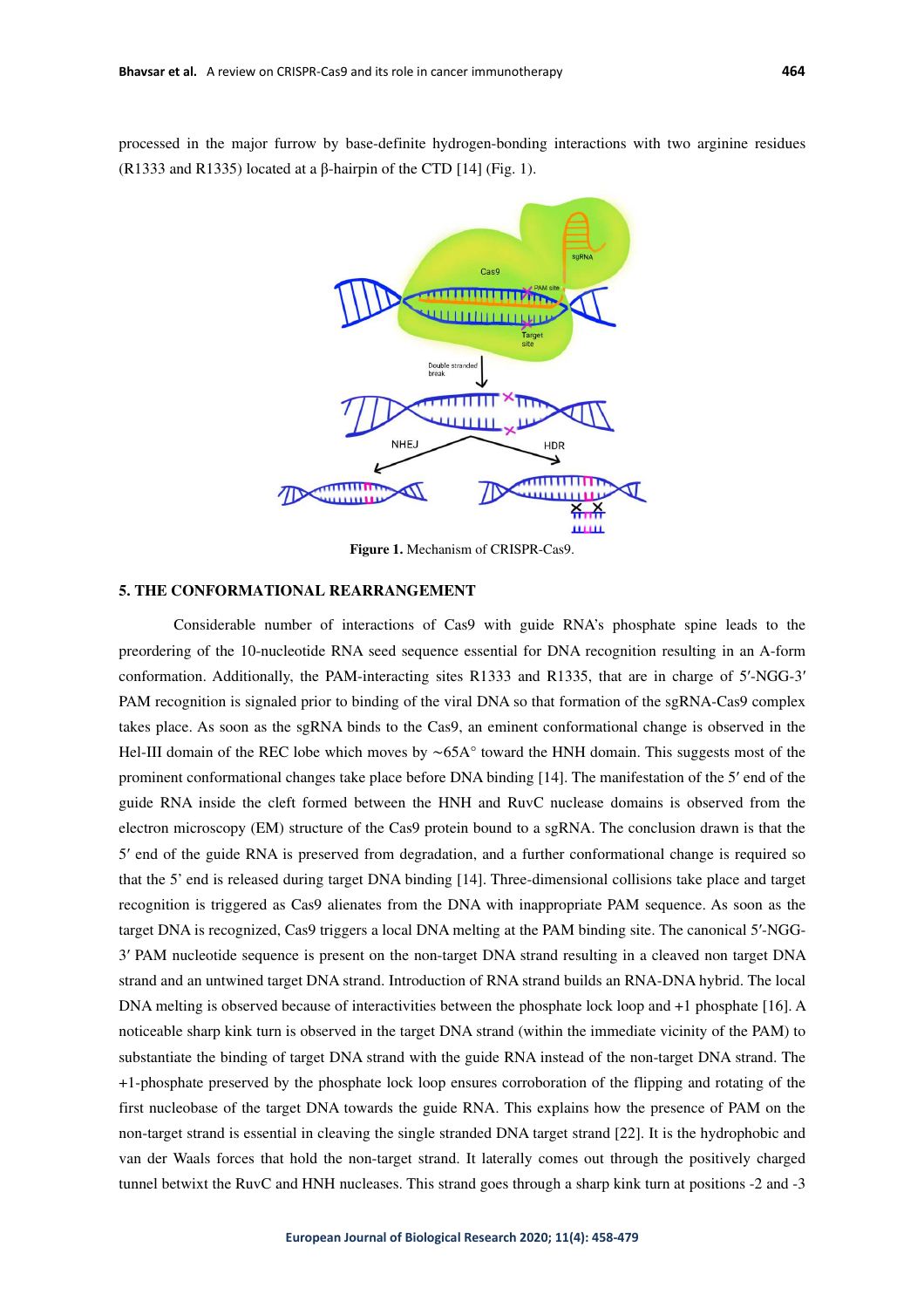(based on presence of PAM) where flipping occurs and then again at -4 position. These flipping of bases and kinks that occur in the untwined target strand and displaced non target strand (also called as R-loop) causes exposure of two seed nucleotides above the PAM to bulk solvents for initiating target DNA binding [22]. Thus, Cas9 cleaves the DNA strand preventing it from infecting the bacteria. The double stranded break (DSB) is repaired in two ways:

- 1. Non-homologous end joining (NHEJ)
- 2. Homology-directed repair (HDR)

#### **5.1. The Non-Homologous End Joining (NHEJ)**

 Non-homologous end joining is a repair mechanism which is error-prone in many organisms because it leads to frameshift mutation that is deletion or insertion of a base [23]. It requires nucleases to cut DNA sequences, polymerases to introduce new DNA sequences, ligases to join the sequences along with a lot of enzymes for repairing the double stranded break [24]. It rapidly repairs the DNA and is a predominant repair mechanism in most organisms. Activation of NHEJ is observed throughout the cell cycle [25]. Figure 2 represents NHEJ.



**Figure 2.** Non-homologous end joining.

## **5.2. Homology-Directed Repair (HDR)**

 Homology-directed repair mechanisms have high fidelity, but it cannot function in absence of a homologue close to the location of the double stranded break [24]. The requirement of homologous DNA nucleotides either from sister chromatids or foreign DNA assures homology-directed repair to occur [23]. It is confined to the S and G2 phase of the cell cycle as sister chromatids are only accessible during these phases [25]. The high fidelity of the homology-directed repair mechanism allows scientists for insertion, deletion and substitution of single nucleotide sequences or considerable amounts of genomic DNA sequences. HDR-based gene editing methods are recently being developed, opening more possibilities for genomic editing [26]. Figure 3 represents HDR.

## **6. CRISPR-CAS9: A GENOME EDITING TOOL**

Scientists manipulated the bacteria's defense mechanism: CRISPR CAS9 as a meticulous genome editing tool. A guide RNA is designed by the scientists to complement the gene they desire to edit. This designed gRNA is attached to Cas9 which leads Cas9 to the target gene. Cas9 is a dual-RNA-guided double stranded endonuclease. It possesses the ability to cause double stranded breaks in the DNA at sequences that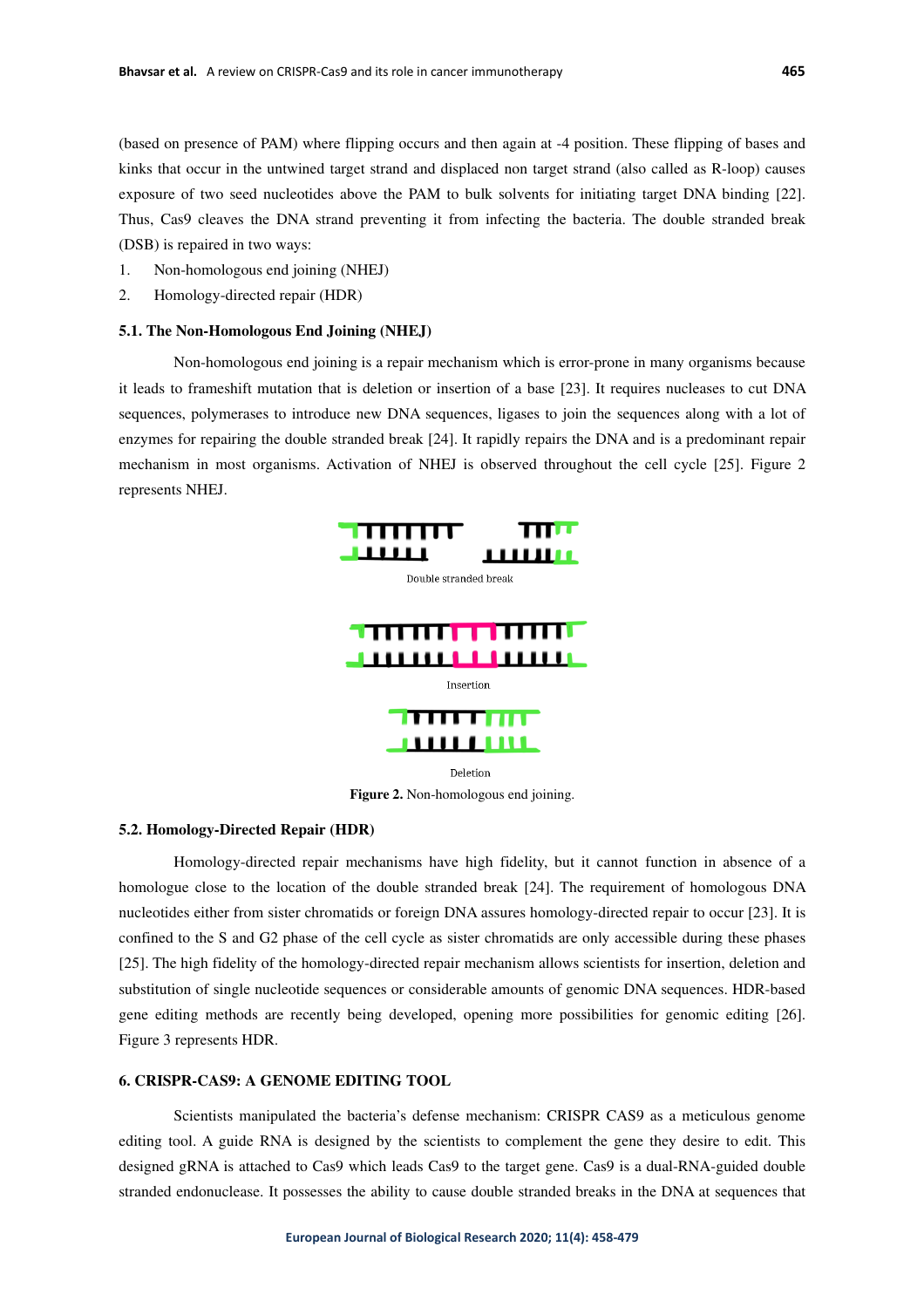match the sequences in the gRNA. The molecular scissors cut the target DNA sequence by undergoing several rearrangements in the protein. Hence, scientists can edit any DNA from a viral immune mechanism and its manipulation [15, 18].



Homologous recombination



# **7. WHAT IS CANCER?**

 An extremely intricate nexus of 30 trillion cells make up the human body, with each cell following a communal mechanism. Normal cells interact with each other to regulate proliferation by restricting its growth according to the needs of the body by contact inhibition. Contrarily, cancer cells defy the specialized instruction system. They reproduce obstreperously and can migrate from the site of their origin [27]. Cancer arises from malignant tumors. Tumor is an abnormally growing mass of cells that divides uncontrollably and there are three types of tumors. Benign tumors do not possess the ability to develop into cancer. They either cannot spread or grow. Premalignant tumors are tumors that are not yet cancerous but may develop into malignant tumors. Lastly, malignant tumors are cancerous; they can grow and spread to other parts of the human body. These cancer cells have the property of metastasis: a multitudinous process in which a series of steps is followed. The cancer cells must encroach the surrounding stroma, intravasate, endure in the circulatory system, extravasate, invade the matrix and subsequently proliferate in the target organ [28]. Sometimes, cancer does not respond to medical treatment and hence is called refractory cancer. This becomes resistant either from the first treatment procedure or progresses during the treatment. Therefore, refractory cancer is also called resistant cancer. Cancer cells tend to exhibit distinguishing characters which are referred to as hallmarks and are represented in the Figure [29].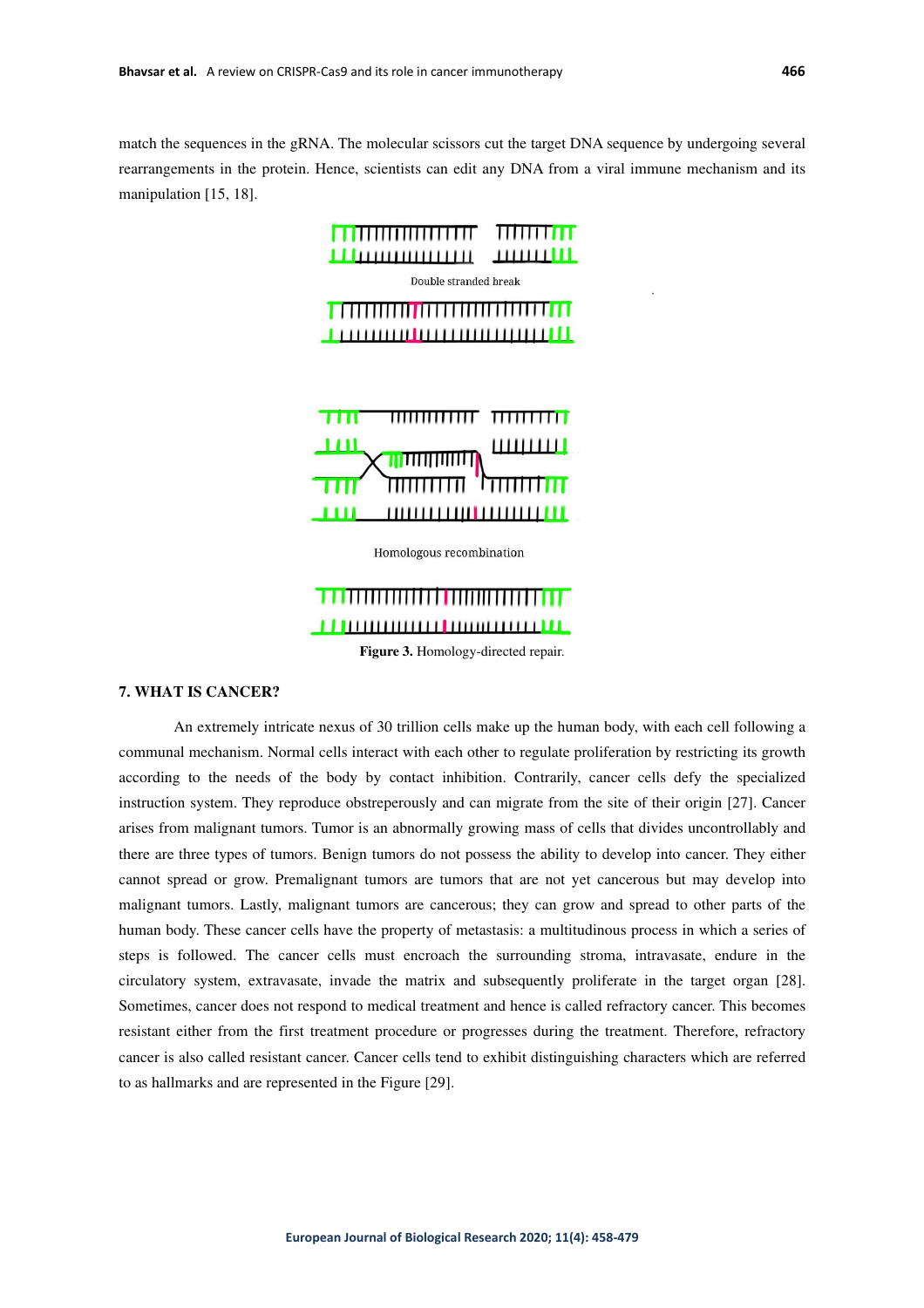

**Figure 4.** The 10 hallmarks of cancer (Adapted from [29]).

# **8. THE WARBURG EFFECT, DIFFERENCE BETWEEN NORMAL CELLS AND CANCER CELLS**

Only in the absence of oxygen, normal cells metabolize glucose into lactate. In aerobic conditions, mitochondrial oxidative phosphorylation (OXPHOS) produces ATP which yields carbon dioxide  $(CO<sub>2</sub>)$  and water (H<sub>2</sub>O) as the products. On the other hand, cancer cells adopt anaerobic glycolysis even in aerobic conditions. Hence, cancer cells are highly glycolytic. Excessive expression of membrane glucose transporters (GLUTs) and its several isoforms aid the uptake of glucose by the cancer cells. This was experimentally proven with the help of Positron Emission Tomography (PET) imaging, a widely used imaging technique for diagnosing cancer. This observation of a peculiar mechanism adopted by cancer cells was made by Otto Warburg nearly a hundred years ago. He observed that even under aerobic conditions tumor slices exhibited higher rates of consumption of glucose and secretion of lactate than the normal cells. This effect was named after the scientist as the Warburg effect [30]. In normal cells, growth controlling messages from the outer surface of the cell is sent deep into the nucleus by signal pathways. These messages are collected by a molecular apparatus called the cell cycle clock which decides that cell division should take place or not. Due to genetic mutations in cancer cells, either stimulatory pathways send excessive signals for division or the inhibitory pathways fail to send inhibiting signals which lead to uncontrollable division of cancer cells. A mutation in a component like growth factor receptor triggers excessive functioning of the stimulatory pathway independently without any commands. If a mutation is caused in cytoplasmic relay, the inhibitory pathway is arrested, and this interrupts the signaling chain [27].

## **9. CANCER CELL CYCLE**

The cell cycle clock is a molecular apparatus composed of a network of interacting proteins in the nucleus. It coalesces messages from the stimulatory and inhibitory pathways and decides whether cells should divide or not. It is mainly built up of two crucial components: cyclins and cyclin dependent kinases (CDK's).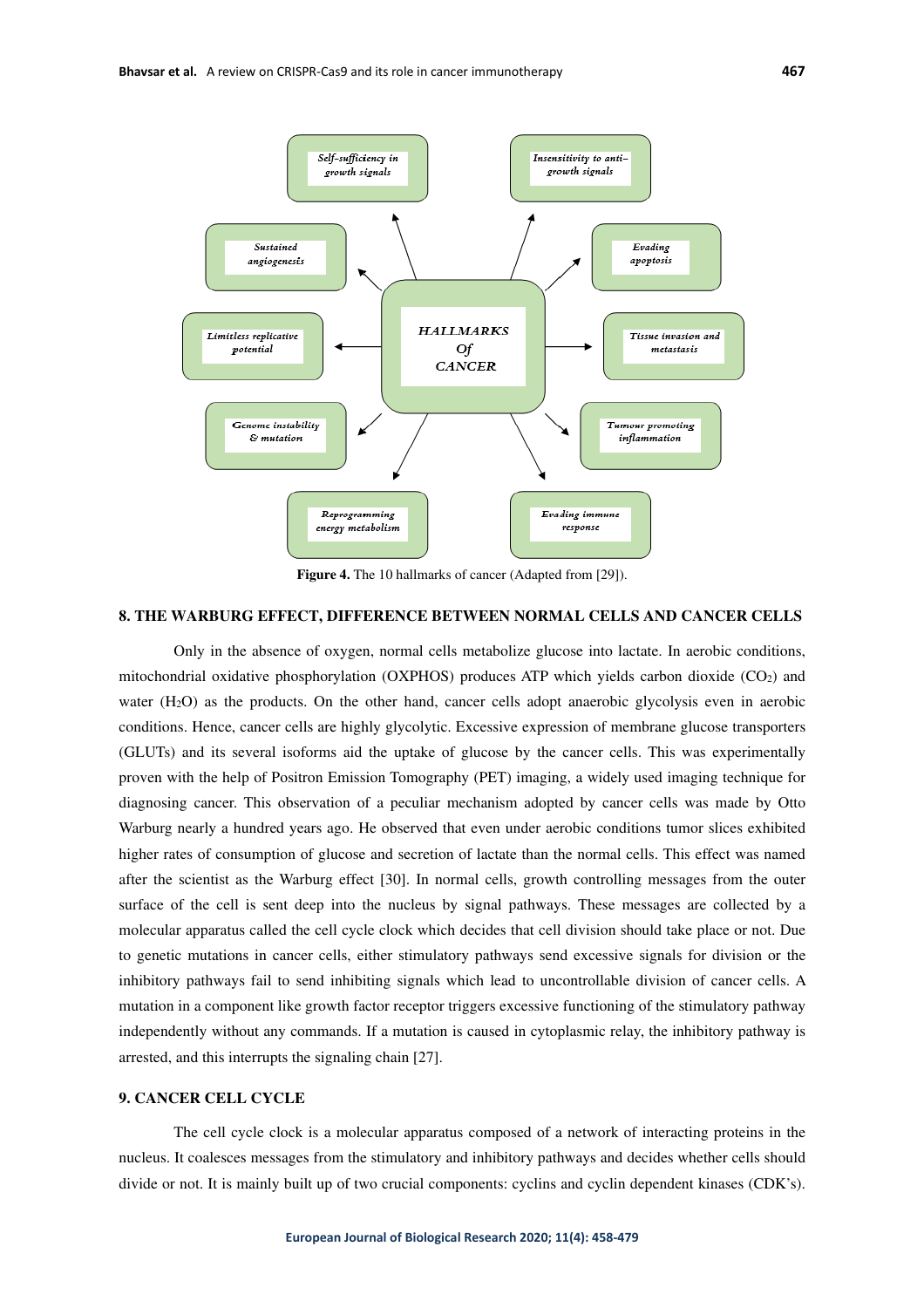These ally together and initiate the various stages of the cell cycle [27]. Multiple cyclin dependent kinases (CDK's) and cyclin complexes are present but only certain types of CDK-Cyclin complexes directly contribute to the cell cycle. These comprise of:

1. Three interphase CDK's (CDK2, CDK4, and CDK6)

- 2. CDK1-a mitotic CDK also called as a cell division control protein2 (CDC2)
- 3. Other ten cyclins that mainly belong to four distinct classes of cyclins namely the A-, B-, D- and E-type of cyclins [31].

With an upsurge in the level of cyclins: the D type, followed by E, A and lastly B type, the advancement through the four stages of the cell cycle takes place. In the late G1 phase, the cell determines whether to proceed to another division or enter a resting phase- quiescent stage (G0) at the restriction point (R). A molecular switch needs to be turned on for the cell to continue the cell cycle by entering the S phase and passing through the restriction point (R). These checkpoints regulate the cell cycle by identifying the defects caused during DNA synthesis. Mutations in the DNA are maybe caused by endogenous and exogenous genotoxic agents such as chemicals, free radicals, ionizing radiation, side products of the intracellular metabolism or medical therapy which is inspected by the DNA damage checkpoint. The spindle assembly checkpoint (SAC) is responsible for chromosomal segregation. Unequal inheritance of the genetic instruction is induced under the absence of SAC which may lead to tumor succession by congregating numerical chromosomal aberrations (CIN) [31]. The consequent upsurge in levels of cyclin D and E triggers the switch for inhibition by combining to and activating enzymes titled cyclin dependent kinases. These seize the phosphate groups from the molecules of cyclin D and hence prevent further cell division process [27]. Deregulation of cyclin-dependent kinases (CDKs) mainly cause three cell cycle defects: unscheduled proliferation, GIN (genomic instability) and CIN (chromosomal inability). Genomic instability (GIN) is caused when the genome encounters mutations and chromosomal abnormalities leading to debilitated repair of the cell's genome. Chromosomal instability (CIN) is caused when numerical aberrations in the chromosomes are observed. These mutations lead to persistent proliferation or spontaneous recurrence in the cell cycle- two common properties of most tumor cells [31]. This further leads to excessive production of cyclins resulting in causing a lot of inhibitory pathways and, hence causing cancer. Some proteins such as pRB, p15, p16, p21, p53 also contribute majorly to the production of cancer cells [27].

#### **10. CANCER METASTASIS**

The process of metastasis is characterized by a malignant tumor cell migrating from a primary epithelial neoplastic lesion to a distant site through the circulatory system and establishing a secondary tumor which is no longer in contiguity with the primary tumor [32, 33]. Metastasis includes a course of discrete steps involving Epidermal-Mesenchymal transition (EMT), dissociation from bulk tumor, angiogenesis, invasion, intravasation, transport or cell migration and finally extravasation into a new distant site [34]. Most tumors originate from epithelial tissues which are composed of cells laid in sheets with lateral belts of cell-tocell adhesion complexes and are cemented to a non-cellular basement membrane. The process of EMT helps the tumor cell migrate from the bulk tissue to the secondary site. During EMT, the tumor cells activate genes necessary for differentiation into mesenchymal cells. It is characterized by the upregulation of transcription factors like SNAI1/snail, SNAI2/slug, ZEB1, ZEB2, TWIST1, TWIST2 as well as E12/E47. These factors get activated through multiple pathways like Receptor Tyrosine Kinases (RTK); HIF1, HIF2, Notch signaling pathway in response to hypoxia and NF-κB, TGF-β for an anti-inflammatory response. TGF-β or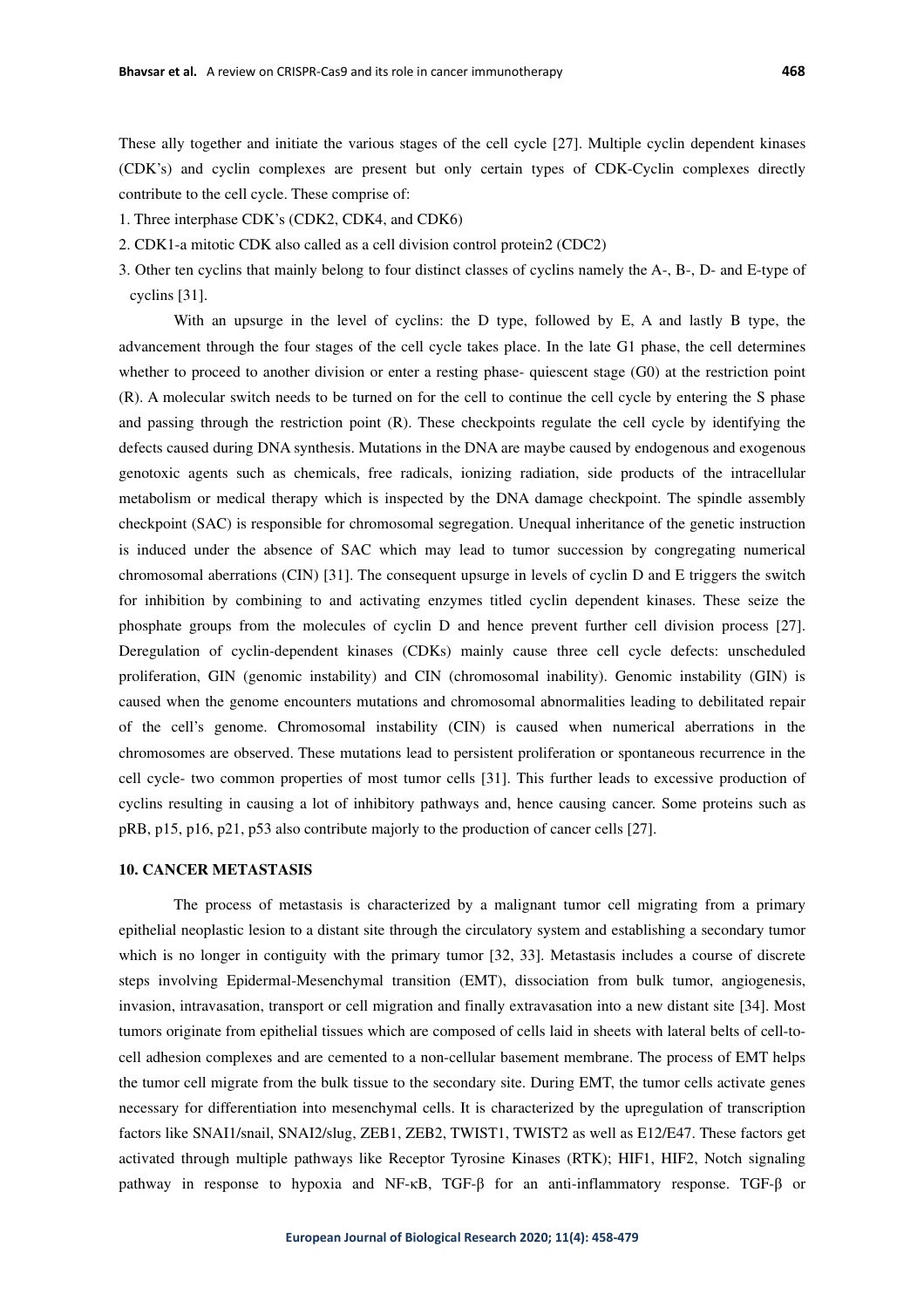Transforming growth factor beta is responsible for activating snail and down regulating CDH16 gene encoding cadherin-16 (calcium dependent glycoprotein) and HNF-1β. Snail up-regulates Akt (protein kinase B) and Bcl-xL to restrict apoptosis induced by transcription growth factor. Along with this, Snail also downregulates Cyclin D2 to restrict cell cycle progression [34, 35]. Expression of EMT inducing genes leads to the downregulation of epithelial proteins (like E-cadherin, occludin, claudins, cytokeratins or catenins) and upregulation of mesenchymal proteins (like N-cadherin, vimentin, tenascin C, laminin β1 or collagen type VI α) [34]. E-cadherin (epithelial cadherin) is a transmembrane protein linked with the actin cytoskeleton by αcatenin and β-catenin, involved in formation of adherens junctions and anchoring neighboring cells together. The crucial step in metastasis is the loss of E-cadherin. E-cadherin promoter genes are silenced through hypermethylation and histone deacetylation by E-cadherin repressors like snail, twist, zeb etc. Phosphorylation of β-catenin or proteolytic cleavage inactivates the existent E-cadherin proteins on the cell surface and transport of E-cadherin to the cell membrane is inhibited by the o-glycosylation of the protein post-translation process [35]. Integrins along with FAK (focal adhesion kinase) signaling and SRC signaling are essential for cell migration and inhibiting anoikis during EMT. PTK2 protein tyrosine kinase 2 (PTK2) or FAK is a type of protein kinase that phosphorylates β-catenin leading to detachment from E-cadherin and thus, dissociation from the bulk tumor. Actin–myosin 2-mediated cell contraction and adhesion to ECM (extracellular matrix) and release of adhesion mediated by integrin- and FAK-containing complexes are responsible for cell migration. The programmed cell death of anchorage-dependent cells upon detachment from ECM is called Anoikis. Thus, anoikis suppression plays an integral role in metastasis. Activation of integrins leads to its binding with ECM molecules and triggers an intracellular signaling cascade via FAK and SRC family kinases which suppresses anoikis [34, 35]. To invade the neighboring cells by breaking through the basement membrane, metastatic tumor cells secrete zinc dependent endopeptidases called MMP (Matrix metalloproteinases) which help in the degradation of components of ECM and cleavage of cell surface proteins [35, 36]. Cleavage of E-cadherin by MMP's results in the formation of a smaller fragment, sE-cad, which is responsible for maintaining EMT [36]. To produce distant metastases, malignant tumor cells invade tumor associated vasculature to reach distant sites which is facilitated by the process of angiogenesis or generation of new blood vessels. This particular feature termed as an angiogenic switch represents a crucial step in the process of producing secondary metastases [33, 34]. During angiogenesis, tumor cell promotes vascularisation and growth occurs past its diffusion limit as a result of the delicate balance between angiogenic activators [such as VEGF A (vascular endothelial growth factor A), FGFs (fibroblast growth factors), PDGFs (platelet derived growth factors or heparin binding growth factors) and EGFs (epidermal growth factors)] and angiogenic inhibitors (such as thrombospondin 1, angiostatin, endostatin, and tumstatin) tipping over to the pro-angiogenic side. A vital role in activating the angiogenic switch is performed by numerous tumor cell-intrinsic factors and stromal cells, particularly myeloid cells [34]. This process also involves the interactions of endothelial cells, tumor cells and extracellular matrix. Serine proteases and metalloproteinases mediate these interactions and are also affected by angiogenic factors [33]. Intratumor hypoxic conditions also support induced angiogenesis leading to invasive metastatic tumor and some hypoxiainducible factors such as HIF1A, HIF2A play a vital part in the process [34]. Angiogenesis is followed by intravasation of malignant cells and then transported through the vessels to the secondary site. The process of intravasation involves local proteolysis of the extracellular matrix, followed by the pseudopodial extension, and cell migration. Certain factors affect the motility of tumor cells during intravasation. These factors include autocrine motility factors, matrix proteins, and host-secreted growth factors. The autocrine motility factors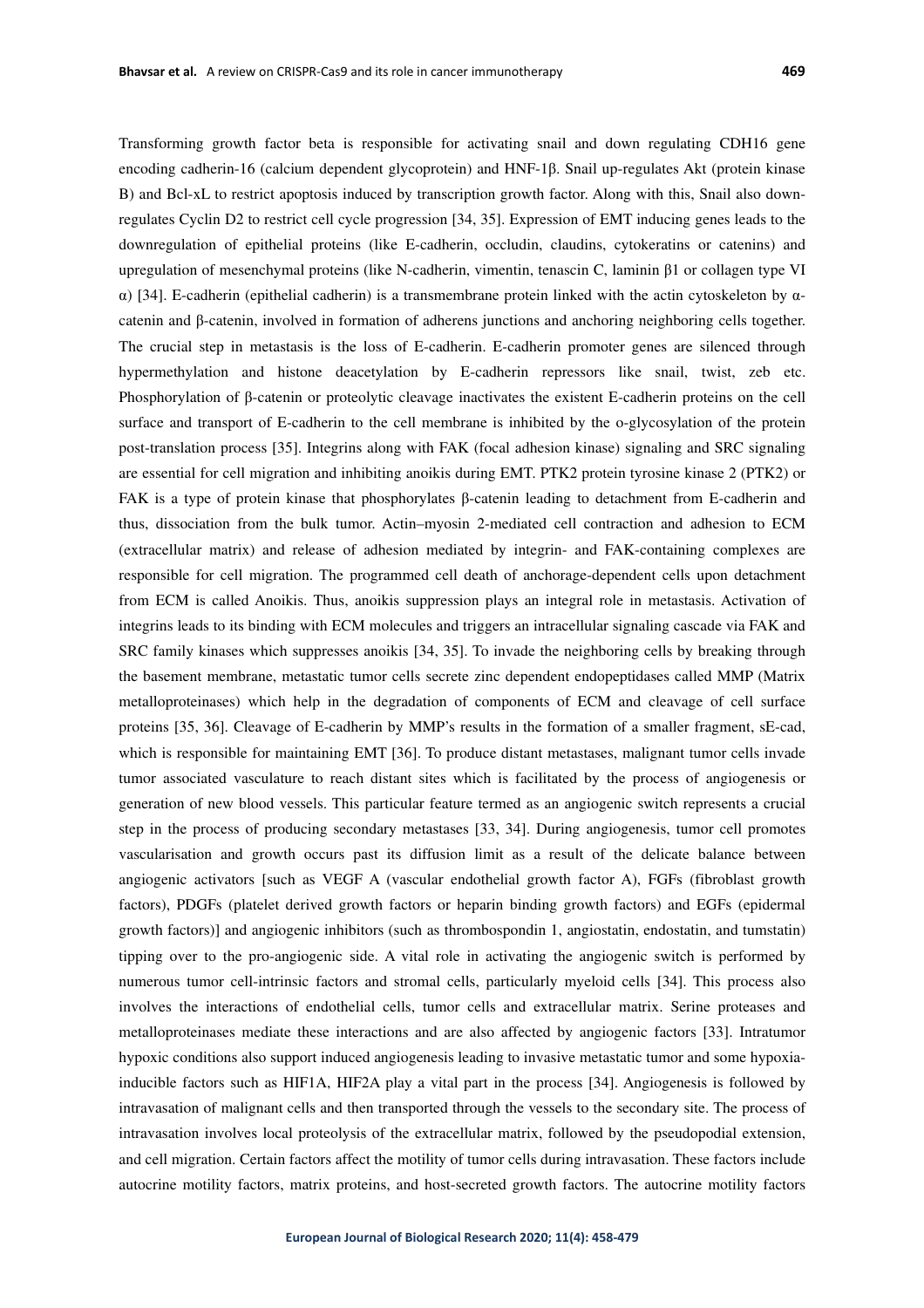such as hepatocyte growth factor/scatter factor (HGF/SF), insulin like growth factor II (IGF-II) and autotaxin (ATX) are secreted by the tumor cells while matrix proteins are extracellular matrix proteins (such as vitronectin, fibronectin, laminin type I collagen, type IV collagen and thrombospondin) that stimulate movement towards chemical gradient known as chemotaxis and motility stimulation towards a bound substrate known as haptotaxis. Host secreted growth factors or paracrine motility factors, such as insulin like growth factor I, interleukin 8, and histamine, are host secreted growth factors which are responsible for the motility of tumor cells towards the specific organ producing the factors. Cell shape, cytoskeletal rearrangements, and changes in cell adhesion and/or membrane fluidity are some of the changes that these motility factors cause through various mechanisms [33]. The mechanisms involved in tumor cell extravasation from the blood vessels into the organ may be similar to those contributing to invasion [32].

#### **11. SEED-SOIL HYPOTHESIS**

Stephen Paget, an English surgeon, published a seminal paper to explain the definite pattern of metastasis in 1889 called seed-soil hypothesis. He analyzed autopsy records of more than 900 patients with different primary tumors which revealed a peculiar nonrandom pattern of the process of metastasis to bones and visceral organs [37]. He observed low incidence of metastasis in the spleen as compared to the liver, ovary and specific bones and this disproportion was less pronounced in melanoma as compared to breast and uterine cancer. This led to the proposal of the 'seed and soil' principle which stated that seeds which fall on congenial soil will live and grow even though they are carried in all directions. The "seed" can be considered as a progenitor cell, cancer stem cell, or metastatic cell, while the "soil" as host factors, stroma, or the organ microenvironment which is suitable for the progenitor cell to grow [38, 39]. In 1929, James Ewing challenged Paget's theory of 'seed and soil' principle by theorizing that dissemination of metastasis is ensued by mechanical factors which are determined by the vascular system's anatomical structure but this was proved false in 1970's and thus the 'Seed soil hypothesis' remains the more widely accepted theory [39]. Figure 4 represents an example of the seed and soil hypothesis.



**Figure 4.** Seed and soil hypothesis.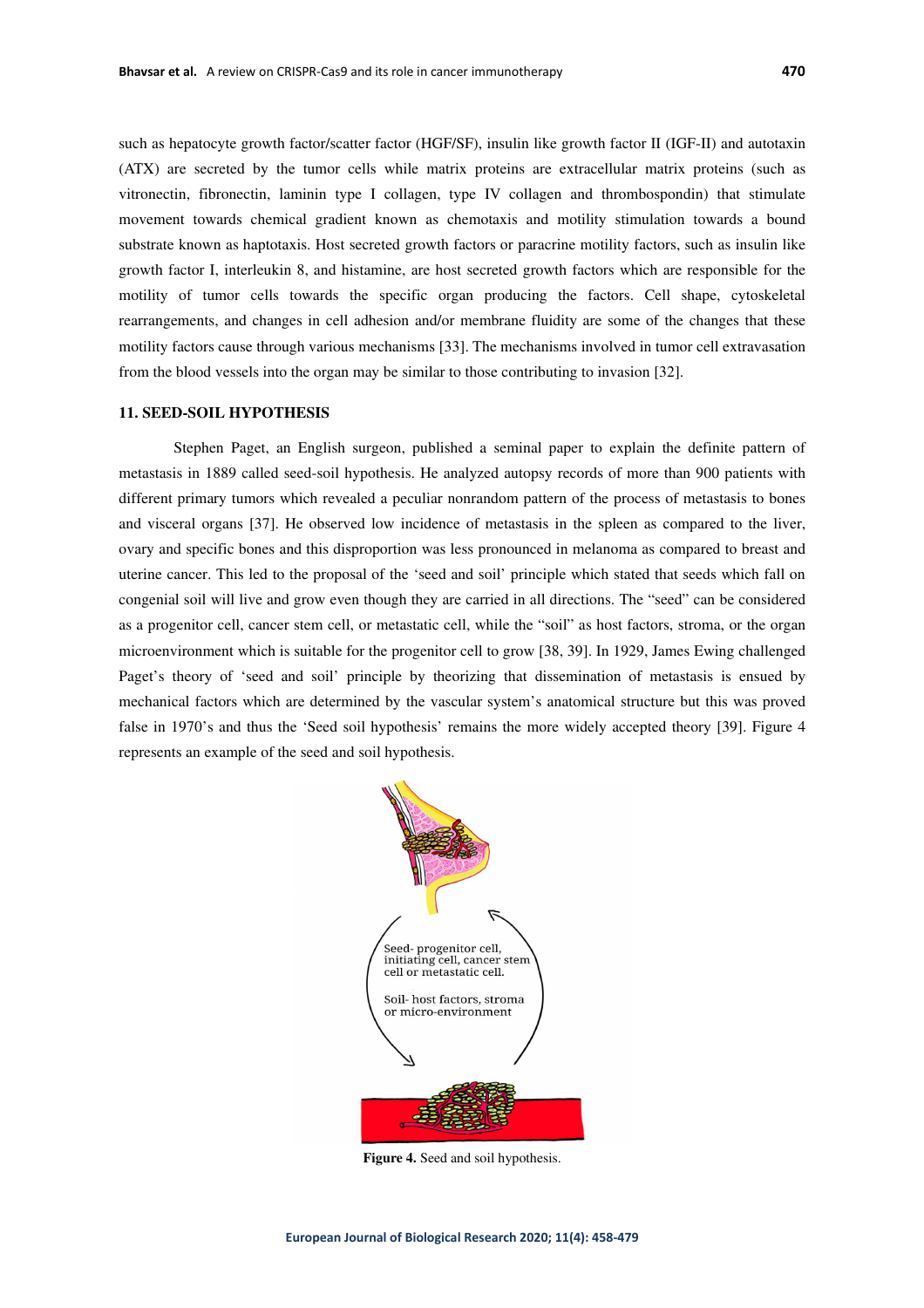# **12. ONCOGENES**

Mutations in oncogenes, anti-oncogenes, and microRNAs cause cancer. The primary transformed cell undergoes secondary or tertiary genetic mutations and hence cytogenetically different clones of tumors are formed. Tumors can also encompass progenitor cancer cells besides the initial clone and subclones. These cells comprise a spectrum of cells with discrete genetic modifications and states of differentiation causing cancer [40]. Studies of Burkitt's lymphoma provide the first corroboration that cancer emerges from somatic genetic mutations. On chromosome 8q24, a MYC oncogene is translocated to one of the loci for immunoglobulin genes. Other translocating partners- chromosome 14q, 22q, and 2p bear enhancer elements in the immunoglobulin loci which activates the MYC oncogene [41]. Hence, every malignant lymphocyte undergoes MYC translocation. In chronic myelogenous leukemia, a reciprocal t (9;22) chromosomal translocation fuses the ABL protooncogene to the BCR gene. An oncogenic ABL fusion protein is produced from the fusion gene with excess tyrosine kinase activity. This chromosomal alteration is a characteristic of all the leukemic cells [42]. The function of oncogenes is to encode proteins that regulate cell proliferation, apoptosis, or both. Structural modifications caused by mutations, gene fusion, association with enhancer elements or amplification activate oncogenes. Translocations and mutations can transpire either as an initiating event or during tumor progression. On the other hand, amplification takes place during tumor progression. There are six broad groups of products yielded by oncogenes: transcription factors, chromatin remodelers, growth factors, growth factor receptors, signal transducers, and apoptosis regulators [40].

| <b>Products of</b><br>oncogenes | <b>Description</b>                                                                                                                                                                                                                                                                                                                                                                                                                                                                                                                                                                                                                                                                       | Reference |
|---------------------------------|------------------------------------------------------------------------------------------------------------------------------------------------------------------------------------------------------------------------------------------------------------------------------------------------------------------------------------------------------------------------------------------------------------------------------------------------------------------------------------------------------------------------------------------------------------------------------------------------------------------------------------------------------------------------------------------|-----------|
| Transcription<br>factors        | Transcription factors are constituents of multigene families that comprise of common<br>structural domains. Interaction of these with other proteins is necessitated. For<br>example, the AP1 transcription factor is formed by the dimerization of the Fos<br>transcription protein and the Jun transcription factor which amplifies the expression of<br>genes that control cell division. In lymphoid cancers, chromosomal translocation<br>activates transcription factor genes and at times in solid tumors (e.g., prostate cancers).<br>In Ewing's sarcoma, gene fusion of the EWS gene and the partner genes leads to<br>anomalous transcriptional activity of the fused proteins | [40, 43]  |
| Chromatin<br>remodelers         | The extent of condensation of chromatin is a factor in control of gene expression,<br>replication, and repairing and of chromosome segregation. The chromatin is remodeled<br>by two types of enzymes: ATP- dependent enzymes and enzymes that alter the N-<br>terminal tails of histones. The structure of chromatin and its transcriptional activity is<br>directed by the interactions between the nucleosomes and chromatin-associated<br>proteins. These interactions are determined by an epigenetic code encrypted in the<br>form of histone alteration                                                                                                                           | [44, 45]  |
| Growth<br>factors               | When growth factor genes are activated, it leads to the malignancy of the cells. The<br>phosphorylation of $\beta$ -catenin is ceased by the WNT family of secreted glycoproteins.<br>β-catenin adheres cells to cells, activates signal-transduction pathways, and is regulated<br>by the APC protein. Mutations in the APC occlude the degradation of $\beta$ -catenin by<br>inhibiting the phosphorylation in familial adenomatous polyposis. The free $\beta$ -catenin in<br>the cytoplasm displaces to the nucleus, where genes involved in cell proliferation and<br>invasion are activated.                                                                                       | [46]      |
| Growth<br>factor<br>receptors   | Epidermal growth factor receptor (EGFR), a transmembrane protein with tyrosine<br>kinase activity is triggered by the deletion of the ligand-binding domain and hence<br>absence of ligand binding in many tumors. Phosphorylation of tyrosine occurs in the<br>intracellular domain of the receptor, providing interaction sites for cytoplasmic<br>proteins containing the SRC homology domain and other binding domains. This leads<br>to deregulation of signaling in several pathways. Hypoxia-dependent control of gene<br>transcription is modulated by vascular endothelial growth factor (VEGF). It triggers<br>angiogenesis in several cancers.                                | $[40]$    |

**Table 1.** Products of oncogenes in brief.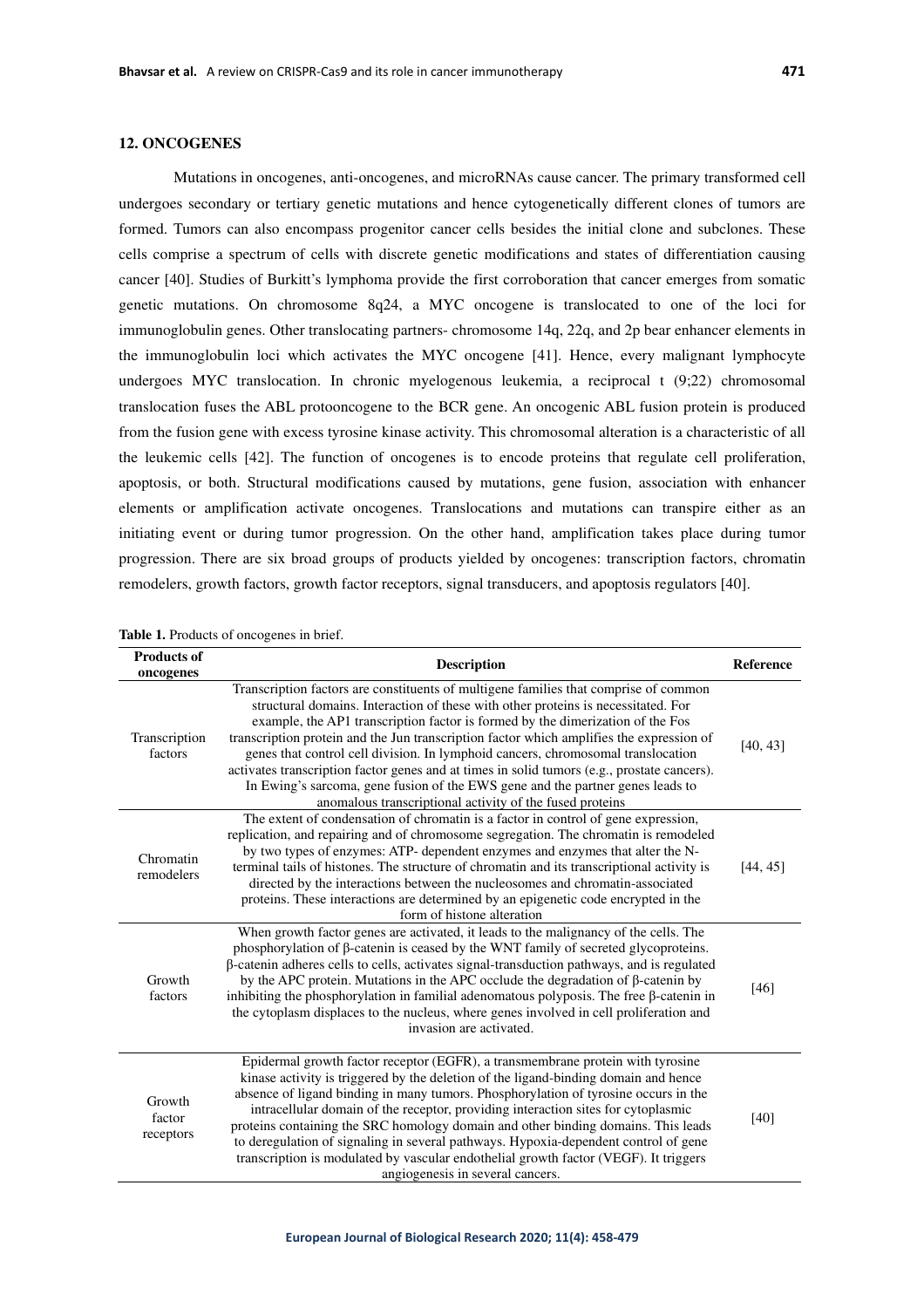| <b>Products of</b><br>oncogenes | <b>Description</b>                                                                                                                                                                                                                                                                                                                                                                                                                                                                                                                                                                                                                                                                                                                                 | <b>Reference</b> |
|---------------------------------|----------------------------------------------------------------------------------------------------------------------------------------------------------------------------------------------------------------------------------------------------------------------------------------------------------------------------------------------------------------------------------------------------------------------------------------------------------------------------------------------------------------------------------------------------------------------------------------------------------------------------------------------------------------------------------------------------------------------------------------------------|------------------|
| Signal<br>transducers           | Autophosphorylation of tyrosine residues occur in the intracellular part of the receptor<br>upon its reorganization caused by binding of receptor tyrosine kinases to appropriate<br>ligand. This intensifies the kinase activity of the receptor or stimulates the interaction<br>of the receptor with domains of cytoplasmic proteins (e.g., the SRC homology 2<br>domain) that act as effectors and regulators of intracellular signaling. Upon mutations,<br>oncogenes cipher members of signal transduction pathways, which are divided into<br>two major groups: non-receptor protein kinases and guanosine-triphosphate-binding<br>proteins                                                                                                 | [47, 48]         |
| Apoptosis<br>regulators         | The BCL2 gene, the initiator of almost all follicular lymphomas and some diffuse large<br>B-cell lymphomas, chronic lymphocytic leukemia and lung cancer produces a<br>cytoplasmic protein that localizes to mitochondria and escalates cell survival by<br>inhibiting apoptosis. Apoptosis can be achieved by two different pathways: stress<br>pathway and the death-receptor pathway. The former is activated proteins that contain<br>the BCL2 homology 3 domain which disables inactivates BCL2 and BCL-XL and<br>hence, stimulating apoptosis. The latter is stimulated by the binding of Fas ligand,<br>TRAIL, and tumor necrosis factor $\alpha$ , to their corresponding (death) receptors on the<br>cell surface. This causes cell death | [40, 49]         |

# **13. ONCOGENE ACTIVATION**

Chromosomal rearrangements, mutations, and gene amplification are three mechanisms that activate oncogenes by either causing a mutation in the oncogene structure or an upsurge in or demodulation of its expression. This highly increases the survival of cells with such modifications [50].

| <b>Mechanisms</b><br>of oncogene<br>activation | <b>Description</b>                                                                                                                                                                                                                                                                                                                                                                                                                                                                                                                                                                                                                                                                                                                      | <b>Reference</b>  |
|------------------------------------------------|-----------------------------------------------------------------------------------------------------------------------------------------------------------------------------------------------------------------------------------------------------------------------------------------------------------------------------------------------------------------------------------------------------------------------------------------------------------------------------------------------------------------------------------------------------------------------------------------------------------------------------------------------------------------------------------------------------------------------------------------|-------------------|
| Chromosomal<br>rearrangements                  | The characteristic cytogenetic abnormalities in cancerous cells are chromosome<br>inversions and translocations. These amplify or demodulate transcription of the<br>oncogene in hematopoietic cancers and solid tumors. Translocation of a gene that<br>bears a promoter that is continually active in the target cells with a gene that has<br>oncogenic activity (e.g., ERG1) occurs in prostate cancer. In cancers of B- and T-<br>cells, activation of oncogenes is stimulated by MYC deregulation. On the other hand,<br>gene fusion activates oncogenes in myeloid cancers and soft-tissue sarcomas.                                                                                                                             | $\left[51\right]$ |
| <b>Mutations</b>                               | Different types of mutations take place in oncogenes. These modify the structure of<br>the encoded protein thereby, strengthening its transforming activity. The RAS<br>oncogenes (KRAS, HRAS, and NRAS) encrypt proteins with guanosine nucleotide-<br>binding activity and intrinsic guanosine triphosphatase activity. Mutations in codon<br>12, 13, or 61 results in a protein, which constantly transports signals by linking<br>tyrosine kinases to downstream serine and threonine kinases. This further leads to<br>ceaseless cell growth. Carcinomas of the lung, colon, and pancreas commonly have<br>mutated KRAS gene. In acute myelogenous leukemia and the myelodysplastic<br>syndrome, the NRAS gene undergoes mutation. | [40]              |
| Gene<br>amplification                          | In methotrexate-resistant acute lymphoblastic leukemia, amplification of the<br>dihydrofolate reductase gene (DHFR) is commonly observed during the progression<br>of tumor. Along with amplification of DHFR, cytogenetic mutations take place that<br>mimic amplification of oncogenes. Often mutations occur in four different oncogene<br>families: MYC, cyclin D1 (or CCND1), EGFR, and RAS. In small-cell lung cancer,<br>breast cancer, esophageal cancer, cervical cancer, ovarian cancer, and head and neck<br>cancer, amplification of MYC gene is noticed.                                                                                                                                                                   | [40]              |

# **14. CRISPR-ENGINEERED T CELLS IN REFRACTORY CANCER PATIENTS**

Myriad diseases have loomed over humans since time immemorial, but gene editing carries the budding potential to repair DNA alterations and hence, eliminate several genetic diseases. Demonstration of gene editing was first observed in mammalian cells when double-stranded DNA breaks were repaired by homologous and non-homologous recombination by an endonuclease. Some of the few edited nucleases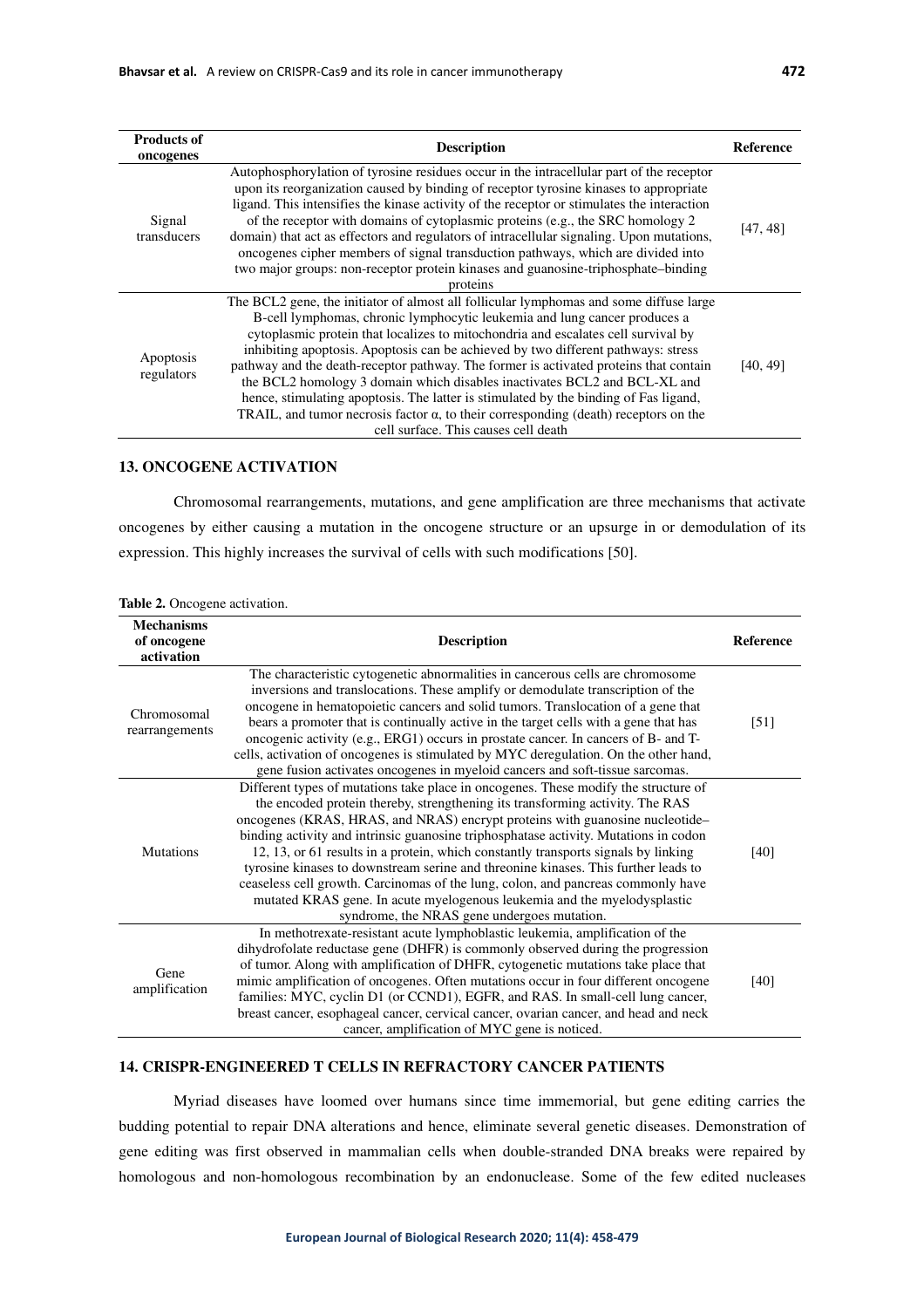which have tremendous applications are homing endonucleases, zinc finger nucleases, CRISPR-Cas9 (clustered regularly interspaced short palindromic repeats associated with Cas9 endonuclease) and transcription activator-like effector nucleases. Recent progression in the CRISPR-Cas9 technology offers promising advancement in cancer therapy by causing DNA alterations in human T cells [55].

## **14.1. T-cell: killers of the immune system**

T-cell, the specialized killer of the immune system is the heart of modern cancer immunotherapy. The T cell receptor (TCR) complex is superficially placed on the T cell. It is responsible for acknowledging foreign antigens/peptides attached to MHC-molecules causing anti-tumor responses. In adoptive cell therapy, T cells from patients are genetically edited and reinstalled in the body to produce a transgenic TCR that can destroy the tumor cells. Two genes, TCRα (TRAC) and TCRβ (TRBC) encode the endogenous T cell receptor (TCR) chains. Once the transgenic TCR is infused in the patient it exhibits mispairing and/or competition with alpha and beta chains of the endogenous TCR for expression. Mispairing of the therapeutic TCR alpha and beta chains with endogenous alpha and beta chains leads to excessive production of self-reactive TCRs and diminished expression of transgenic surface TCR. To eliminate this downfall, TCR $\alpha$  (TRAC) and TCR $\beta$ (TRBC) were knocked out in T cells which enhanced the expression of a synthetic, cancer-specific TCR transgene (NY-ESO-1). Another gene namely PDCD1 encoding PD-1 was deleted to enhance anti-tumor immunity. Mice with chronic lymphocytic choriomeningitis virus infection and PD-1 deficient T cells exhibited improved cytotoxicity and enhanced accumulation of terminally differentiated T cells. Antibody blockage of PD- 1 lead to improved chimeric antigen receptor (CAR) or TCR T cell-mediated killing of tumor cells in vitro and enhanced elimination of PD-L1+ tumor xenografts in vivo [55].

# **14.2. CAR (chimeric antigen receptor) T-cells**

CARs or chimeric antigen receptors enable T cells to identify and produce an immune response against antigen that expresses cancer cells [56]. The antigen binding component and a spacer are the components that make up the extracellular domain of the CAR. Several antigen binding moieties present could be:

- 1. scFv (single-chain fragment variable) acquired from mouse monoclonal antibodies(mAbs), humanized Abs or fully human Abs is a variable monoclonal antibody fragment. It mainly identifies and binds to tumor-associated antigens (TAAs), expressed on the tumor cell surface.
- 2. A human Fab fragment, chosen from phage display libraries.
- 3. Nature ligands that engage their cognate receptor.

In contrast to TCRs, CARs identify the antigens, carbohydrate, and glycolipid structures (found on tumor cell surface) without the need of MHC. In CAR T-cell therapy, patient's T-cells are genetically edited to express a chimeric antigen receptor (CAR) for a tumor antigen, followed by ex vivo cell expansion and lastly re-infusion of the engineered T cells [57]. In B cell malignancies i.e., B cell acute lymphoblastic leukemia (B-ALL), B cell non-Hodgkin's lymphoma (BNHL), chronic lymphocytic leukemia (CLL), and Hodgkin's lymphoma (HL), CAR T- cell therapy has shown spectacular results. This is mainly achieved by targeting CD19, CD2O or CD30. In CD19 specific CAR T-cells for B-ALL 70~94% of high complete remission (CR) rates have been observed [58].

Six patients were enrolled at first out of which four were subjected to detailed release criteria testing as specified in the FDA accepted Investigational New Drug (IND) application. One patient among the four unique patient number (UPN) 27 experienced rapid clinical progression and was not eligible for infusion due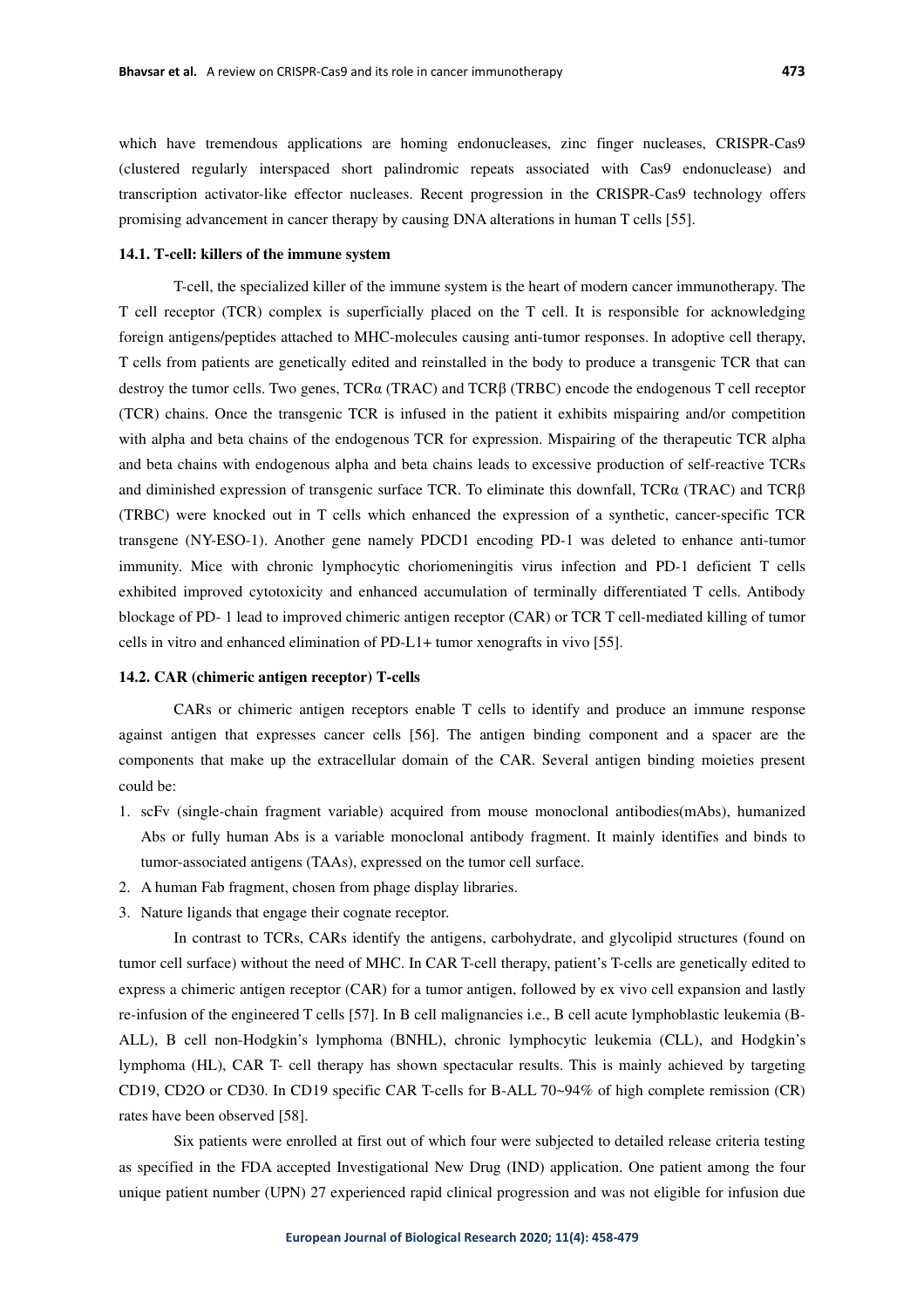to mandated safety protocols. Two among these three, had refractory advanced myeloma and one had a refractory metastatic sarcoma unaffected by multiple other therapies. Lymphodepleting chemotherapy with cyclophosphamide and fludarabine on days -5 to -3 (i.e., prior to administration with CRISPR-Cas9 engineered T cells) and a single infusion of  $1 \times 10^8$  manufactured CRISPR-Cas9 engineered T cells per kg on day 0 of the protocol was given to patients. There was no administration of cytokines given to them [55].

# **14.3. Manufacturing of the T-cell product**

Incubation of protein with gRNA at a molar ratio of 1:1 at  $25^{\circ}$ C for 10 minutes done immediately prior to electroporation resulted in Cas9 Ribonucleoprotein complex (RNP). Manufacturing of the T cell product was done by electroporation of ribonucleoprotein complexes (RNP) consisting of recombinant Cas9 loaded with equimolar mixtures of sgRNA for TRAC, TRBC and PDCD1. Further, lentiviral transduction of the transgenic TCR was done by Adoptive cell therapy was conducted where patient's T cells were extracted, engineering and infused back. The engineered T cell product was named as "NYCE" (NY-ESO-1 transduced CRISPR 3X edited cells). Expansion of all products to  $>1 \times 10^{10}$  T cells was done by the time of harvest [55].

## **15. WAYS TO GENETICALLY ENGINEER T-CELLS**

To genetically engineer T-cells, viral and non-viral transfection methods with high transgene expression, less toxicity and less oncogenic adverse effects can be adopted.

## **15.1. Viral transduction**

Due to ease of manufacturing, production, enhanced the ability of stable integration of genetic component into the host genome, viral vectors of the family Retroviridae (lentivirus and γ-retrovirus), adenovirus and adeno-associated viruses are used. According to clinical safety standards, viral vector platforms should exhibit replication incompetence, low genotoxicity, and low immunogenicity. The genes required to produce a CAR vector are *gag*, *pol*; and *env*, *rev* (for lentivirus). These are eliminated from the viral backbone. For viral production, they are provided in trans in helper plasmids. To create a stable virusproducing cell line for large-scale production, transfection of a packaging cell line is done with CAR transgene and the helper plasmids (with *gag, pol*, and *env* genes). Incubation of stimulated T-cells (with OKT3/CD28 beads) with retroviral particles is practiced for genomic incorporation. The virion core that is formed upon the unification of viral and host membrane is emancipated into the cytosol, followed by conduction along the microtubules to reach the nucleus. This method allows the production of T-cells with high amount of CAR [57].

#### **15.2. Transposons**

Transposons, the mobile genetic elements mainly consist of:

- One plasmid having the CAR (transposon)
- Another plasmid containing the transposase.

This dual component system enables stable integration of a transgene. The transposase acts on the inverted terminal repeats (ITRs) which leads to fringing of the CAR sequence. This further leads to excision and subsequent integration at a TA nucleotide sequence in the target cell genome. Electroporation of DNAs plasmid containing the CAR (transposon) and the transposase is done into the T-cells. After the transposition and stable genomic incorporation, the CAR is expressed on the T-cell surface [57].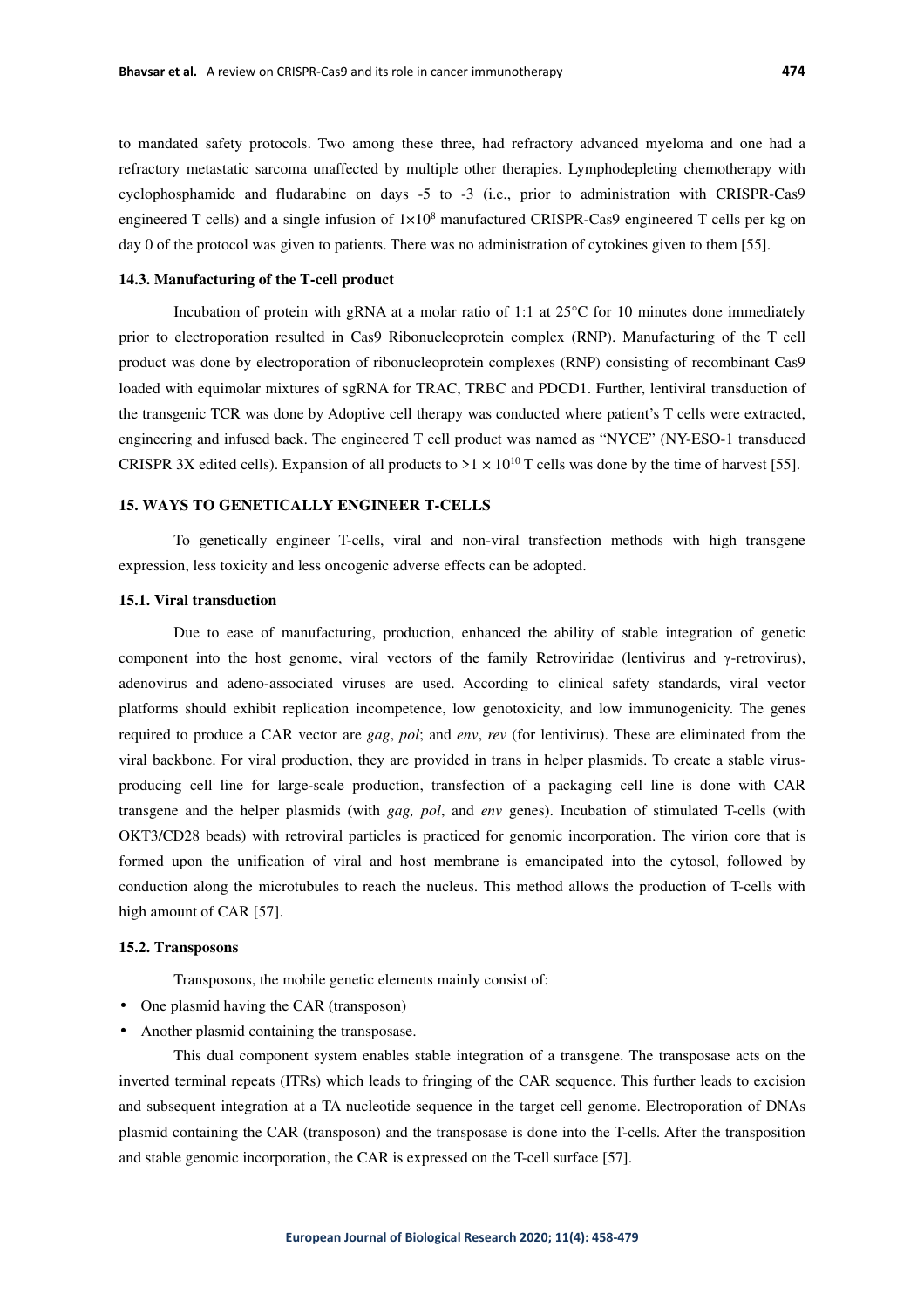The short guide RNA (gRNA) that functions as an endonuclease can be transferred by liposomemediated transfection, electroporation, chemical transductionor as part of a viral genome in the form of Cas9 protein/gRNA ribonucleoprotein (RNP), or in the form of a plasmid, driven by either U6 or H1 promoters for transcription after transfection of mammalian cells. A donor template in a plasmid form incorporates the desired transgene by homology-directed repair (HDR). An alternative non-viral method is adopted through nanomaterials. One of these approaches includes the biotin-streptavidin conjugate and the transport and binding of the templates from the donor to the Cas9 modified human cells. This increases the rates and efficiency up to 5 times more than traditional methods [57].

#### *15.3.1. Observed responses after infusion of the NYCE*

The three patients were given  $1 \times 10^8$  cells/kg but due to variation in TCR transduction efficiency the number of infused engineered T cells ranged from  $6.0 \times 10^7$  to  $7.1 \times 10^8$  cells. No development of humoral response to Cas9 was observed in the three patients tested at different time points after the infusion. The infusions of engineered T cells had no adverse effects such as cytokine release syndrome which is quite common in cancer immunotherapies. Endurance of the infused cells, low content of Cas9 in the infused product and/or immunodeficiency in the patients due to substantial previous treatments can be responsible for the lack of immunization to Cas9. Chip-based digital PCR was used to ascertain the engraftment frequency of the CRISPR-Cas9 gene-edited cells. Patient UPN35 with the lowest transduction efficiency, had the lowest amount of steady state engineered T cells. The stability period of the transduced T cells varies from three to nine months after infusion i.e.,5 to 50 cells per μl of blood. Biopsy of the bone marrow in myeloma patients and tumor in the sarcoma suggested crowding of the engineered T cells to the tumor. One patient had a 50% decrease in a huge abdominal mass that was persistent for four months, along with lesions. Until December 2019, two are receiving additional therapies and one (UPN07) deceased due to progressive myeloma. Genetics modifications at the TRAC and PDCD1 locus were observed in all the patients. In patients UPN39 and UPN07, genetics edits were persistent at the TRAC and PDCD1 locus at the frequency of 5 to 10% of circulating peripheral blood mononuclear cells (PBMC). Edits at the TRBC locus were the lowest in frequency and barely detectable. Hence, the TRBC locus contains the lowest level of editing efficiency [55].

## *15.3.2. Efficiency of the CRISPR-Cas9 genome editing*

To inspect the Cas9-mediated cleavage specificity, the iGUIDE method was adopted- a moderation of the GUIDE-seq method. On and off- target editing efficiency was evaluated in the NYCE cells at the end of product manufacturing. An impediment caused during assays is that DNA double-strand breaks are formed incessantly during cell division at high rates in the absence of added nucleases, which surges the background in assays of off-target cleavage. Majority of the off-target mutations were detected for TRBC than for other loci out of the three sgRNA. Less number of off-target edits were detected in over 7000 sites of cleavage in the sgRNA of PDCD1. Fewer off-target edits were observed at the TRAC1 and TRAC2 loci. Relatively lower mutations were identified within the transcriptional unit of CLIC2 (chloride intracellular channel 2) for the TRAC sgRNA. Whereas, for the TRBC sgRNA off-target reads were detected in genes encoding a transcriptional regulator (ZNF609) and a long intergenic non-protein coding RNA (LINC00377) [55].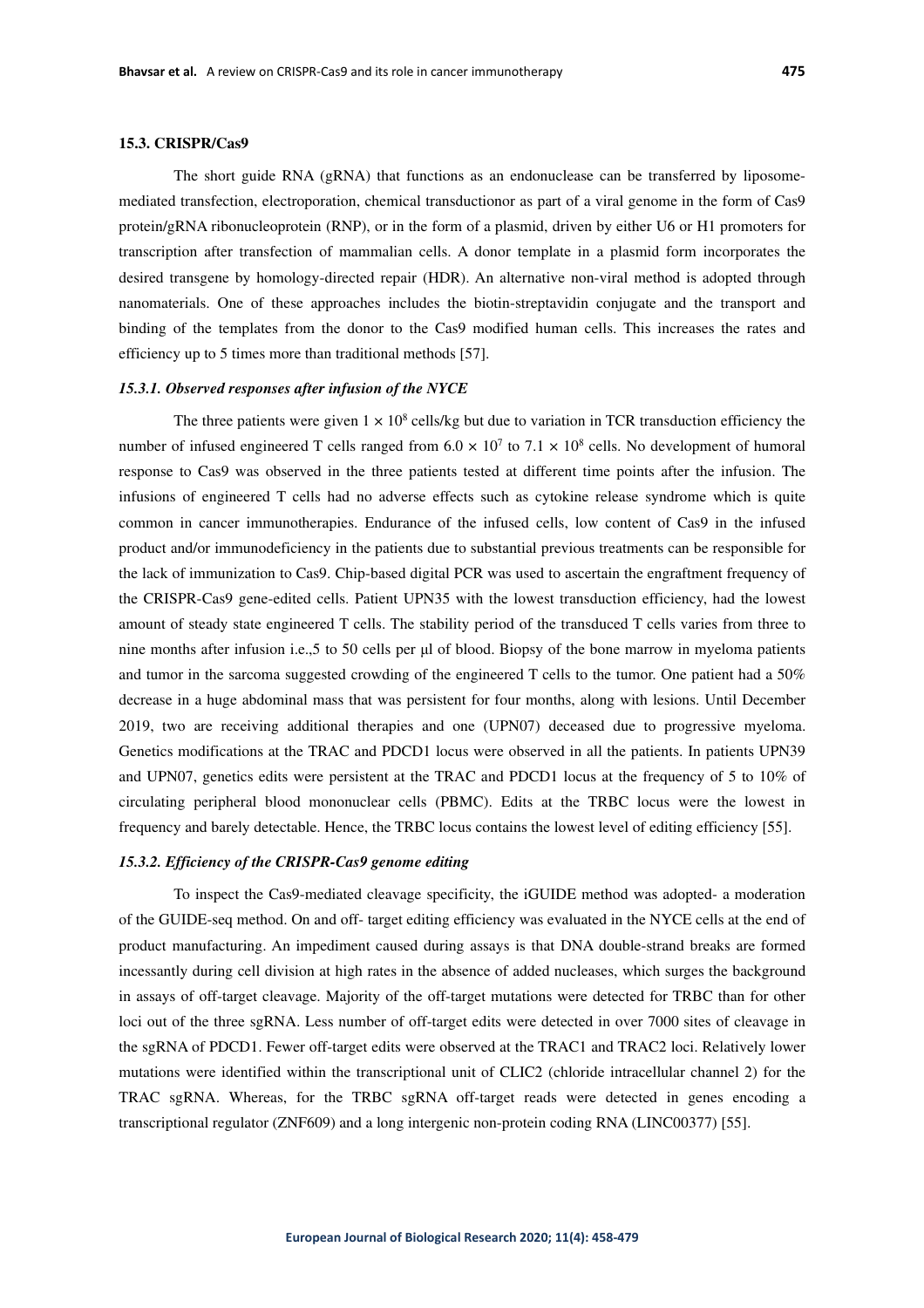Detection of translocations at frequencies  $10^{-4}$  to  $10^{-2}$  was observed in gene editing of TRAC and CD52 using transcription activator-like effector nucleases (TALENs) in the preclinical studies. In successive clinical report using TALENs, chromosomal rearrangements have been determined in 4% of infused cells. To look at the protection and genotoxicity of multiplex CRISPR-Cas9 genome editing on three chromosomes, stringent launch standards of the synthetic cells and assays to identify translocations were adopted. Certified qPCR assays were used to quantify the twelve likely translocations that would arise with the simultaneous modifications of four loci: TRAC, TRBC1, TRBC2, PDCD1. Translocations were identified in all manufactured products, but the translocations have been on the restriction of detection for the assay in patient UPN39.

TRBC1:TRBC2 was the most plentiful rearrangement, ensuing in a 9.3 kB deletion. The deletion and translocations peaked on days five to seven of producing after which declined in frequency until cell harvest. The translocations and the TRBC1:TRBC2 deletion were perceptible in the three patients among 10 days after infusion and 30 to 170 days after infusion. Frequency of rearrangements diminished in vivo implying that no proof of a growth advantage over many generations of expansion in the patients on this trial. At day 30, 150 and 170 in UPN07, UPN35 and UPN39, chromosomal translocations have been on the limits of detection are now no longer detected for all rearrangements besides for the 9.3 kB deletion for TRBC1:TRBC2 [55].

# **16. EVOLUTION OF ENGINEERED T-CELLS OVER TIME IN PATIENTS**

To analyze the transcriptomic phenotype and the evolution of the engineered T-cells over time single cell RNA sequencing (scRNAseq) was employed in patient UPN39. UPN34 was selected as there was evidently the highest level of cell engraftment in the patient. Hence, tumor regression was clearly perceptible. The patient UPN39 was infused with CRISPR-Cas9 engineered T cells, after which recovery was achieved from the blood on day 10 (D10) and at  $\sim$ 4 months (day 113). For each sample (infusion product, D10 and D113), T cells had been organized primarily based upon the expression of CD4 or CD8. Further, processing was done using the droplet-based 5' scRNAseq. To genotype single cells as wild-type or mutant, PCR was utilized to amplify the cellular cDNA alike to the NY-ESO-1 TCR transgene from the gene expression libraries. Cells with mutations in all three target sequences were detected in the infusion product. TRAC was accepted as the most mutated gene. Around 10% of the T cells were triple-mutated at the target sequences, 20%: double-mutated at the target sequences, 30% of cells had no detectable mutations whereas, ~40% had one mutation [55].

## **17. CONCLUSION**

Since the advancement in technology and developments in the field of diagnostics and medicine, there have been various studies to analyze and fight the deadly disease, cancer. Scientists have still been exploring every nook and corner to fight and ultimately cure cancer. From peptides extracted from bacteria [59] to the use of micro-RNAs as therapeutics [60], apart from chemotherapy and radiation, scientists have been working hard to contract cancer. Since the past few years, scientists have started using CRISPR-Cas9 to improve the genetic aspects in various fields, one of them being cancer therapeutics. Using this engineered Tcell to fight cancer is a novel idea and further improvement and perfection in this technique can lead to the production of T-cells that can be administered to most of the cancer types and ultimately help combat this ailment in a better way.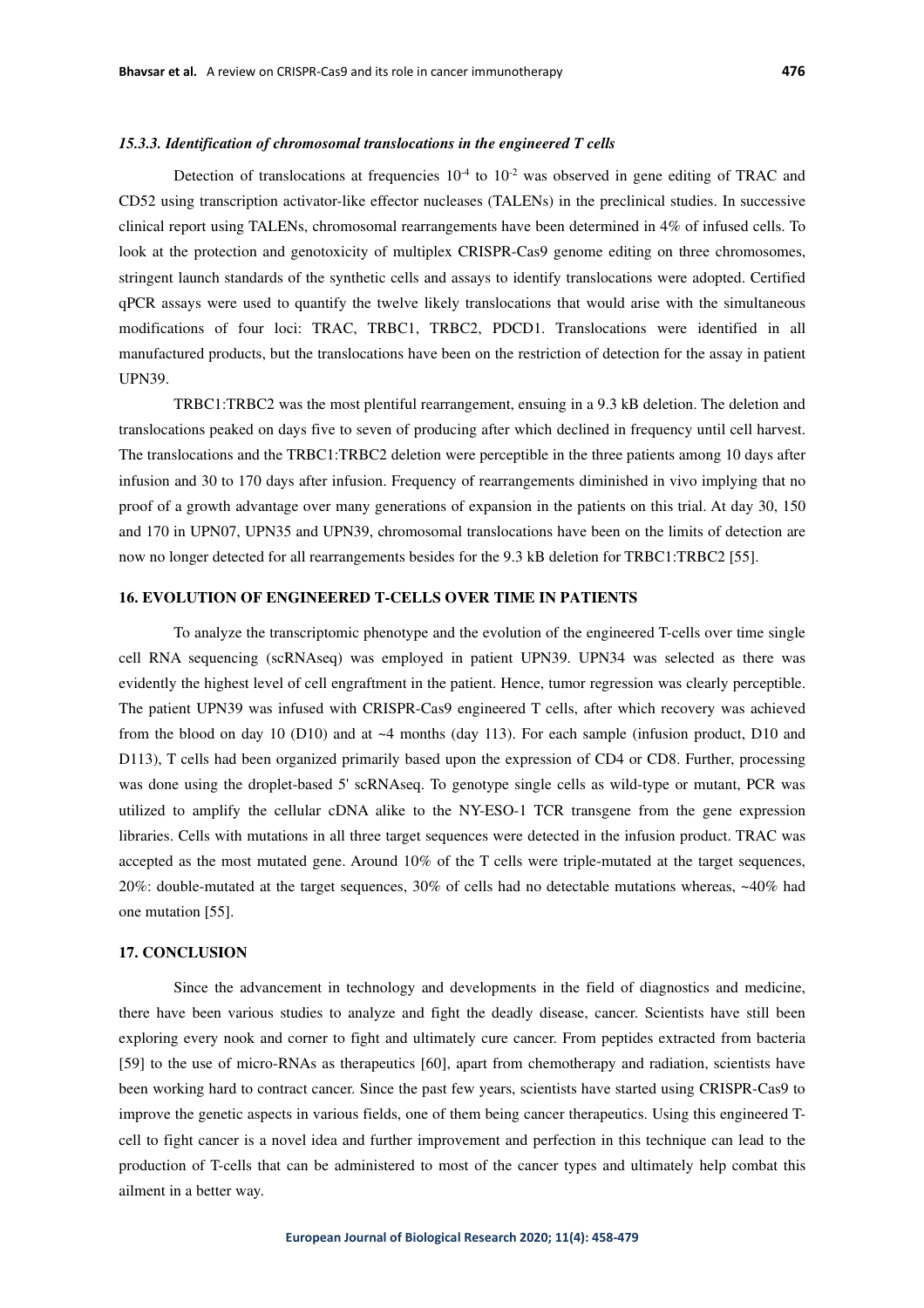**Authors' Contributions:** RB, VM, EJ and SS planned, conceptualized, designed and structured the review article under the supervision of AB and KS. RB, VM, EJ and SS wrote the article with the inputs from all the authors. The manuscript was amalgamated and formatted by EJ. The figures were designed and made by SS. The article was scrutinized and finalized by SS, EJ, AB and KS. The article was written under the supervision of KS and AB. RB, VM, EJ and SS share the first authorship and have the right to list their names first in their CVs. AB and KS share the second authorship for this review paper. All authors are read and approved the final manuscript.

**Conflict of Interest:** The author has no conflict of interest to declare.

## **REFERENCES**

- 1. Ishino Y, Shinagawa H, Makino K, Amemura M, Nakata A. Nucleotide sequence of the iap gene, responsible for alkaline phosphatase isozyme conversion in *Escherichia coli*, and identification of the gene product. J Bacteriol. 1987; 169(12): 5429-5433.
- 2. Ishino Y, Krupovic M, Forterre P. History of CRISPR-Cas from encounter with a mysterious repeated sequence to genome editing technology. J Bacteriol. 2018; 200(7): e00580-617.
- 3. Han W, She Q. CRISPR history: Discovery, characterization, and prosperity. Prog Mol Biol Transl. 2017; 152: 1-21.
- 4. Barrangou R. CRISPR provides acquired resistance against viruses in prokaryotes. Science. 2007; 315(5819): 1709- 1712.
- 5. Liang P, Zhang X, Chen Y, Huang J. Developmental history and application of CRISPR in human disease. J Gene Med. 2017; 19: 6-7.
- 6. Javed MR. CRISPR-Cas system: History and prospects as a genome editing tool in microorganisms. Curr Microbiol. 2018; 75(12): 1675-1683.
- 7. Makarova KS, Koonin EV. Annotation and classification of CRISPR-Cas systems. Methods Mol Biol. 2015; 1311: 47-75.
- 8. Makarova KS, Wolf YI, Alkhnbashi OS, Costa F, Shah SA, Saunders SJ, Koonin EV. An updated evolutionary classification of CRISPR-Cas systems. Nat Rev Microbiol. 2015: 13(11): 722-736.
- 9. Koonin EV, Makarova KS, Zhang F. Diversity, classification and evolution of CRISPR-Cas systems. Curr Opin Microbiol. 2017; 37: 67-78.
- 10. van Belkum A, Scherer S, van Alphen L, Verbrugh H. Short-sequence DNA repeats in prokaryotic genomes. Microbiol Mol Biol Rev. 1998; 62(2): 275-293.
- 11. Marraffini LA. CRISPR-Cas immunity in prokaryotes. Nature. 2015; 526(7571): 55-61.
- 12. Brouns SJJ, Jore MM, Lundgren M, Westra ER, Slijkhuis RJH, Snijders APL, van der Oost J. Small CRISPR RNAs guide antiviral defense in prokaryotes. Science. 2008; 321(5891): 960-964.
- 13. Jinek M, Chylinski K, Fonfara I, Hauer M, Doudna JA, Charpentier E. A programmable dual-RNA-guided DNA endonuclease in adaptive bacterial immunity. Science. 2012; 337(6096): 816-821.
- 14. Jiang F, Doudna JA. CRISPR–Cas9 Structures and Mechanisms. Annu Rev Biophys. 2017; 46(1): 505-529.
- 15. Gupta D, Bhattacharjee O, Mandal D, Sen MK, Dey D, Dasgupta A, Ghosh D. CRISPR-Cas9 system: A newfangled dawn in gene editing. Life Sci. 2019; 232: 116636.
- 16. Anders C, Niewoehner O, Duerst A, Jinek M. Structural basis of PAM-dependent target DNA recognition by the Cas9 endonuclease. Nature. 2014; 513(7519): 569-573.
- 17. Palermo G, Chen JS, Ricci CG, Rivalta I, Jinek M, Batista VS, McCammon JA. Key role of the REC lobe during CRISPR-Cas9 activation by "sensing", "regulating", and "locking" the catalytic HNH domain. Q Rev Biophys. 2018; 51: e9.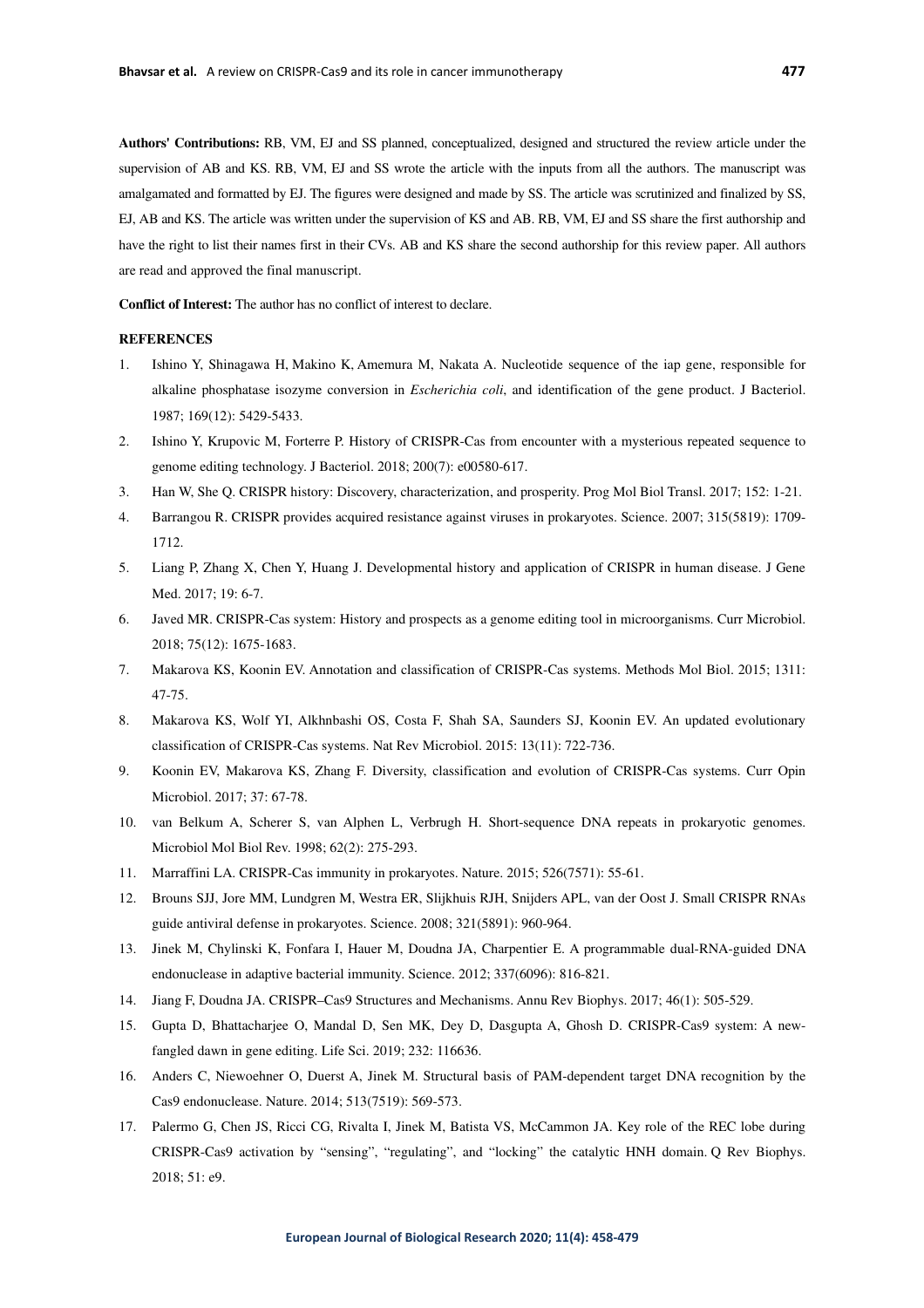- 18. Zetsche B, Gootenberg JS, Abudayyeh OO, Slaymaker IM, Makarova KS, Essletzbichler P, Zhang F. Cpf1 is a single RNA-guided endonuclease of a class 2 CRISPR-Cas system. Cell. 2015; 163(3): 759-771.
- 19. Hale CR, Zhao P, Olson S, Duff MO, Graveley BR, Wells L, Terns MP. RNA-guided RNA cleavage by a CRISPR RNA-Cas protein complex. Cell. 2009; 139(5): 945-956.
- 20. van der Oost J, Westra ER, Jackson RN, Wiedenheft B. Unravelling the structural and mechanistic basis of CRISPR-Cas systems. Nat Rev Microbiol. 2014; 12(7): 479-492.
- 21. Yang W. An equivalent metal ion in one- and two-metal-ion catalysis. Nat Struct Mol Biol. 2008; 15(11): 1228- 1231.
- 22. Sternberg SH, Redding S, Jinek M, Greene EC, Doudna JA. DNA interrogation by the CRISPR RNA-guided endonuclease Cas9. Nature. 2014; 507(7490): 62-67.
- 23. Tang X-D, Gao F, Liu M-J, Fan Q-L, Chen D-K, Ma W-T. Methods for enhancing clustered regularly interspaced short palindromic repeats/Cas9-mediated homology-directed repair efficiency. Front Genet. 2019; 10: 551.
- 24. Lieber MR. The mechanism of double-strand DNA break repair by the nonhomologous DNA end-joining pathway. Annu Rev Biochem. 2010; 79(1): 181-211.
- 25. Ray, U., & Raghavan, S. C. Modulation of DNA double-strand break repair as a strategy to improve precise genome editing. Oncogene. 2020; 39(41):6393–6405.
- 26. Salsman J, Dellaire G. Precision genome editing in the CRISPR era. Biochem Cell Biol. 2017; 95(2): 187-201.
- 27. Weinberg RA. How cancer arises. Sci Am. 1996; 275(3): 62-70.
- 28. Duda DG, Duyverman AMMJ, Kohno M, Snuderl M, Steller EJA, Fukumura D, Jain RK. Malignant cells facilitate lung metastasis by bringing their own soil. PNAS. 2010; 107(50): 21677-21682.
- 29. Joseph E, Praveena EA, Fatma S. Non-small cell lung cancer and necroptosis as a Potential Biomarker. Recent Advances and Current Trends in Chemical and Life Sciences, Immortal publications, 2021.
- 30. Kalyanaraman B. Teaching the basics of cancer metabolism: Developing antitumor strategies by exploiting the differences between normal and cancer cell metabolism. Redox Biol. 2017; 12: 833-842.
- 31. Malumbres M, Barbacid M. Cell cycle, CDKs and cancer: a changing paradigm. Nat Rev Cancer. 2009; 9(3): 153- 166.
- 32. Gupta GP, Massagué J. Cancer metastasis: building a framework. Cell. 2006; 127(4): 679-695.
- 33. Woodhouse EC, Chuaqui RF, Liotta LA. General mechanisms of metastasis. Cancer. 1997; 80(S8): 1529-1537.
- 34. Geiger TR, Peeper DS. Metastasis mechanisms. Biochim Biophys Acta. 2009; 1796(2): 293-308.
- 35. Heerboth S, Housman G, Leary M, Longacre M, Byler S, Lapinska K, Sarkar S. EMT and tumor metastasis. Clin Transl Med. 2015; 4(1): 6.
- 36. Kessenbrock K, Plaks V, Werb Z. Matrix metalloproteinases: regulators of the tumor microenvironment. Cell. 2010; 141(1): 52-67.
- 37. Fidler IJ. The pathogenesis of cancer metastasis: the "seed and soil" hypothesis revisited. Nat Rev Cancer. 2003; 3(6): 453-458.
- 38. Fidler IJ, Poste G. The "seed and soil" hypothesis revisited. Lancet Oncol. 2008; 9(8): 808.
- 39. Mathot L, Stenninger J. Behavior of seeds and soil in the mechanism of metastasis: a deeper understanding. Cancer Sci. 2012; 103(4): 626-631.
- 40. Croce CM. Oncogenes and cancer. N Engl J Med. 2008; 358(5): 502-511.
- 41. Dalla-Favera R, Bregni M, Erikson J, Patterson D, Gallo RC, Croce CM. Human c-myconc gene is located on the region of chromosome 8 that is translocated in Burkitt lymphoma cells. PNAS. 1982; 79(24): 7824-7827.